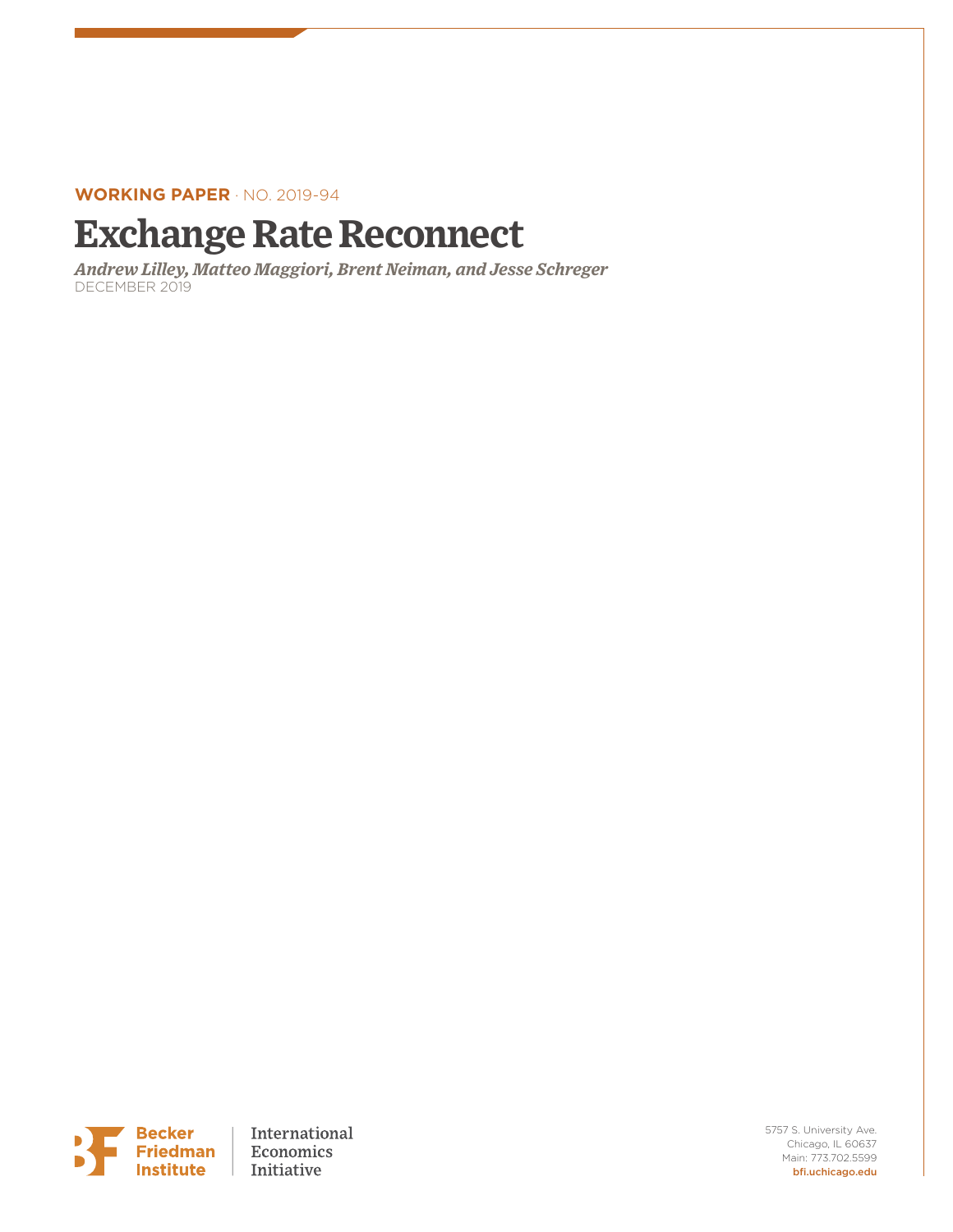## Exchange Rate Reconnect<sup>∗</sup>

Andrew Lilley  $\dagger$  Matteo Maggiori  $\dagger$  Brent Neiman  $\delta$ 

Jesse Schreger ¶

December 2019

#### Abstract

It is surprisingly difficult to find economic variables that strongly co-move with exchange rates, a phenomenon codified in a large literature on "exchange rate disconnect." We demonstrate that a variety of common proxies for global risk appetite, which did not co-move with exchange rates prior to 2007, have provided significant in-sample explanatory power for currencies since then. Furthermore, during the global financial crisis and its aftermath, U.S. purchases of foreign bonds were highly correlated with these risk measures as well as with exchange rates. Changes in this type of capital flow statistically explain as much as half of the quarterly variation in the US dollar during 2007-2012. We use security-level data on U.S. portfolios to demonstrate that this connection of U.S. foreign bond purchases to exchange rates is largely driven by investment in dollardenominated assets rather than by foreign currency exposure alone. Our results support the narrative emerging from an active recent literature that the US dollar's role as an international and safe-haven currency has surged since the global financial crisis.

JEL Codes: E42, E44, F3, F55, G11, G15, G23, G28. Keywords: Capital Flows, Risk, Exchange Rates, Reserve Currencies.

<sup>∗</sup>We are grateful to Tobias Adrian, Katharina Bergant, Ric Colacito, Max Croce, Wenxin Du, Zhengyang Jiang, Sebnem Kalemli-Ozcan, Helene Rey, Rob Richmond, Ken Rogoff, Hyun Song Shin, and Adrien Verdelhan for their comments, and we offer particular thanks to Steve Kaplan for his generous help with the project. Bob Freeman, Ravi Wadhwani, and Matt Weiss offered outstanding technical assistance at various stages of the project. Our analysis makes use of data that are proprietary to Morningstar and/or its content providers. Neither Morningstar nor its content providers are responsible for any of the views expressed in this article. We thank the Becker-Friedman Institute, the William Ladany Faculty Research Fund, the Guggenheim Foundation, the NSF (1653917), the Sloan Foundation, and the Weatherhead Center for financial support.

<sup>†</sup>Lilley: Harvard Business School. Email: alilley@hbs.edu.

<sup>‡</sup>Maggiori: Stanford Graduate School of Business, NBER, and CEPR. Email: maggiori@stanford.edu.

<sup>§</sup>Neiman: University of Chicago, Booth School of Business, and NBER. Email: brent.neiman@chicagobooth.edu. ¶Schreger: Columbia Business School and NBER. Email: jesse.schreger@columbia.edu.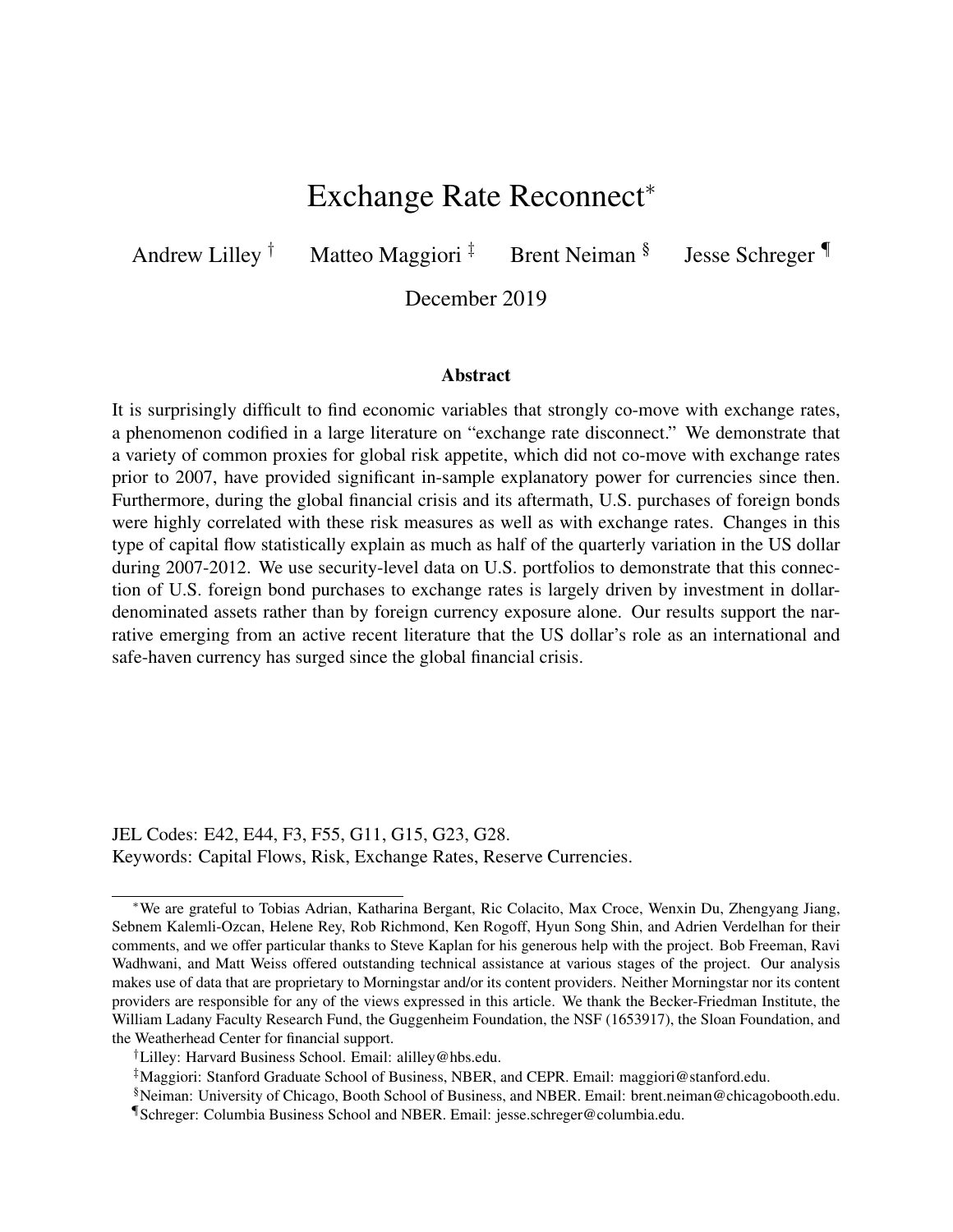### 1 Introduction

Starting with the influential contribution by Meese and Rogoff (1983), a long literature has demonstrated the difficulty in finding economic variables that co-move with exchange rates, a phenomenon known as "exchange rate disconnect." The paucity of robust empirical relationships between exchange rates and other aggregates offers little guidance for researchers and policymakers on which macroeconomic models to use. While progress has certainly been made, the proverbial glass remains – at the very most – half full.

It is against this backdrop that we uncover a surprising pattern that emerged with the global financial crisis: exchange rates, and in particular the broad US dollar, have co-moved closely with global risk appetite and with U.S. foreign bond purchases. Since 2007, during months when proxies for global risk appetite decrease, the dollar contemporaneously appreciates. When risk appetite increases, the dollar depreciates. Whereas risk measures had little or no explanatory power for exchange rates prior to the crisis, the risk measures statistically explain a meaningful share of all subsequent exchange rate variation. Furthermore, during 2007-2012, U.S. purchases of foreign bonds rose and fell with these measures of global risk appetite, and so these capital flows also co-moved with the broad US dollar. In quarters when U.S. residents increased their holdings of external debt, the dollar contemporaneously depreciated. When U.S. residents decreased these foreign bond holdings, the dollar appreciated.

We dub the emergence of the relationships of global risk proxies and U.S. foreign bond purchases with the exchange rate as "exchange rate reconnect." It is difficult to reach definitive conclusions from such short time series as the 2013-2018 period, but it appears that the risk measures remain reconnected with exchange rates even at the end of our sample. U.S. foreign bond purchases, however, appear to have again disconnected with the broad US dollar.

We start our analysis by examining the connection between exchange rates and common proxies of global risk appetite, including credit spreads, financial intermediary returns, the S&P 500 returns and their implied volatility in option markets, and the premium on U.S. Treasuries. Consistent with Lilley and Rinaldi (2018), who first showed that the S&P 500 and exchange rates began to co-move since the crisis, we demonstrate that all six risk proxies exhibit a structural break around 2007. We run rolling regressions of exchange rates on our risk proxies using monthly data spanning 10- and 5-years. We find negligible explanatory power before the crisis and large  $R^2$ 's – in some cases, surpassing 50 percent – since then. Even at the end of our sample, the estimated coefficients in these regressions generally remained significantly different from zero and above their pre-crisis values.

We decompose the explanatory power of these risk measures for the broad dollar into its bilateral exchange rate components. Intuitively, the co-movement of these risk measures and bilateral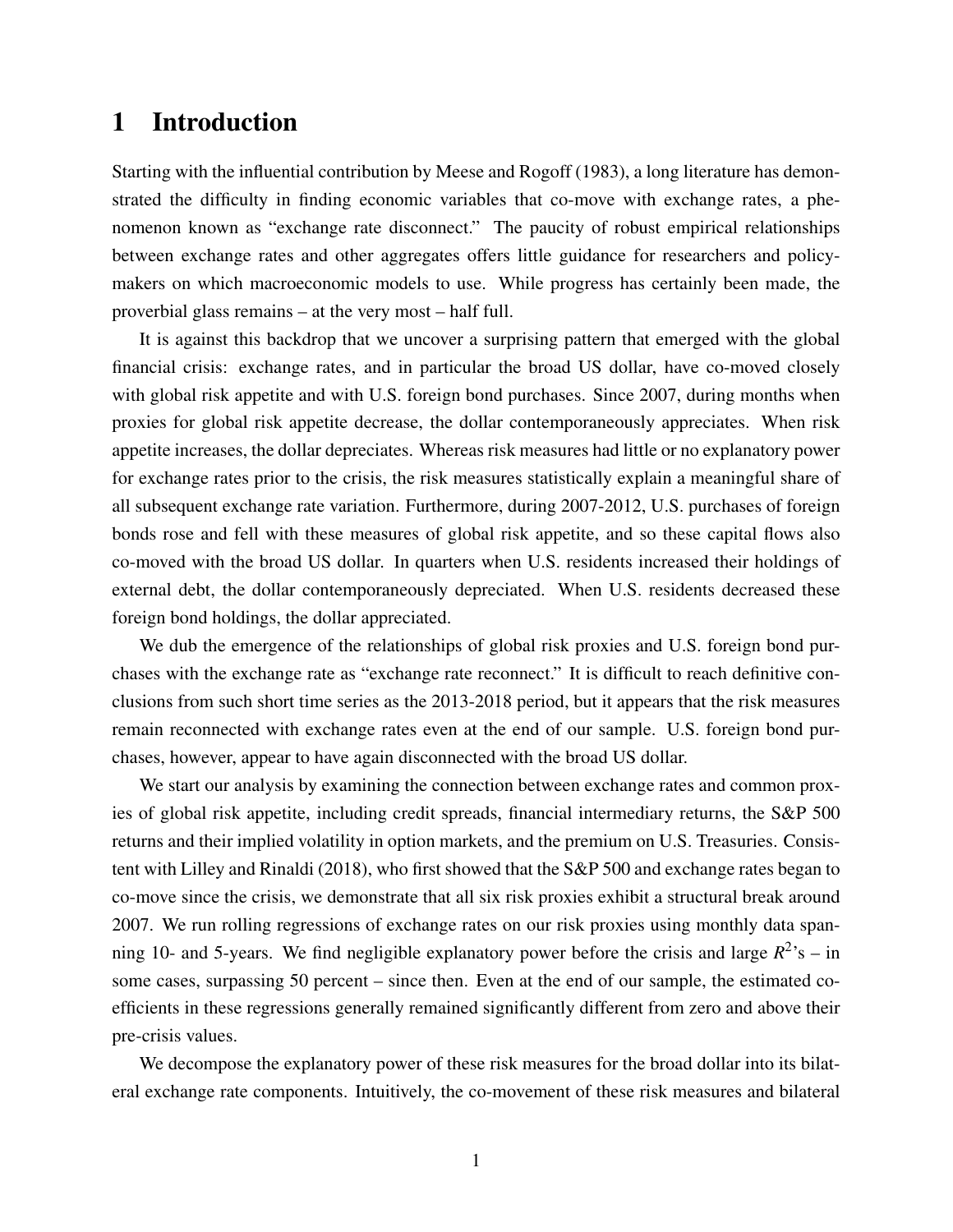exchange rates between the dollar and other safe-haven currencies such as the Swiss franc and Japanese yen remains fairly muted, even after the crisis. Instead, the reconnect of global risk measures and the broad dollar is largely driven by the bilateral exchange rates between the US dollar and currencies conventionally thought of as riskier, such as the Australian dollar.

Next, we turn to publicly available data from the IMF Balance of Payments (BoP) and International Investment Positions (IIP) to construct quarterly measures of U.S. capital flows. In rolling 10-year and 5-year regressions using these data, quarterly changes in U.S. gross foreign bond flows (as a share of the stock of U.S. foreign bond positions) had near-zero explanatory power for changes in the broad US dollar exchange rate prior to 2007. At the time of the crisis, the correlation between these objects increased and the  $R^2$  on the regressions climbed sharply. The  $R^2$  of the 5-year regressions, after peaking above 50 percent for the period corresponding to 2007-2012, returns to a near-zero level for 2013-2018. We conclude that the connection of U.S. gross foreign bond flows to exchange rates lasted for a number of years when markets were in a heightened state of turmoil.

When we repeat the identical exercise for other countries and for other flow measures (including outflows, inflows, and net flows of bonds, equity, and direct investment), we do not find similarly compelling evidence of reconnect. Since other flows likely interact similarly to U.S. foreign bond flows in terms of the pressure they exert on currency markets and their interaction with various market frictions, and given the continued reconnect of risk measures and exchange rates, we do not view the relationship between U.S. foreign bond flows and the dollar as causal. Rather, we believe fluctuations in global risk appetite simultaneously influenced both exchange rates and U.S. foreign bond flows during the crisis and several years of its aftermath. In this sense, the reconnect carries something of a special role for the United States.

While we find strong evidence for a reconnect between risk, capital flows, and exchange rates, we show that exchange rate disconnect largely remains for macro fundamentals. In particular, we find that macroeconomic variables such as interest rate, inflation, and growth rate differentials, remain only weakly correlated with exchange rate movements, even during and after the global crisis.

Having demonstrated the strong in-sample explanatory power of U.S. purchases of foreign bonds for the broad US dollar, at least during 2007-2012, we turn to a novel micro dataset capable of elaborating on the mechanics of this reconnect. We use data assembled by Maggiori, Neiman and Schreger (2019a) on mutual fund holdings from Morningstar that covers \$32 trillion of assets from individual security-level positions. These proprietary data do not extend backward enough in time to capture the change that occurs around 2007, but they do offer a number of benefits relative to BoP and IIP data.

First, the mutual fund holdings decompose the market value of positions into prices and quan-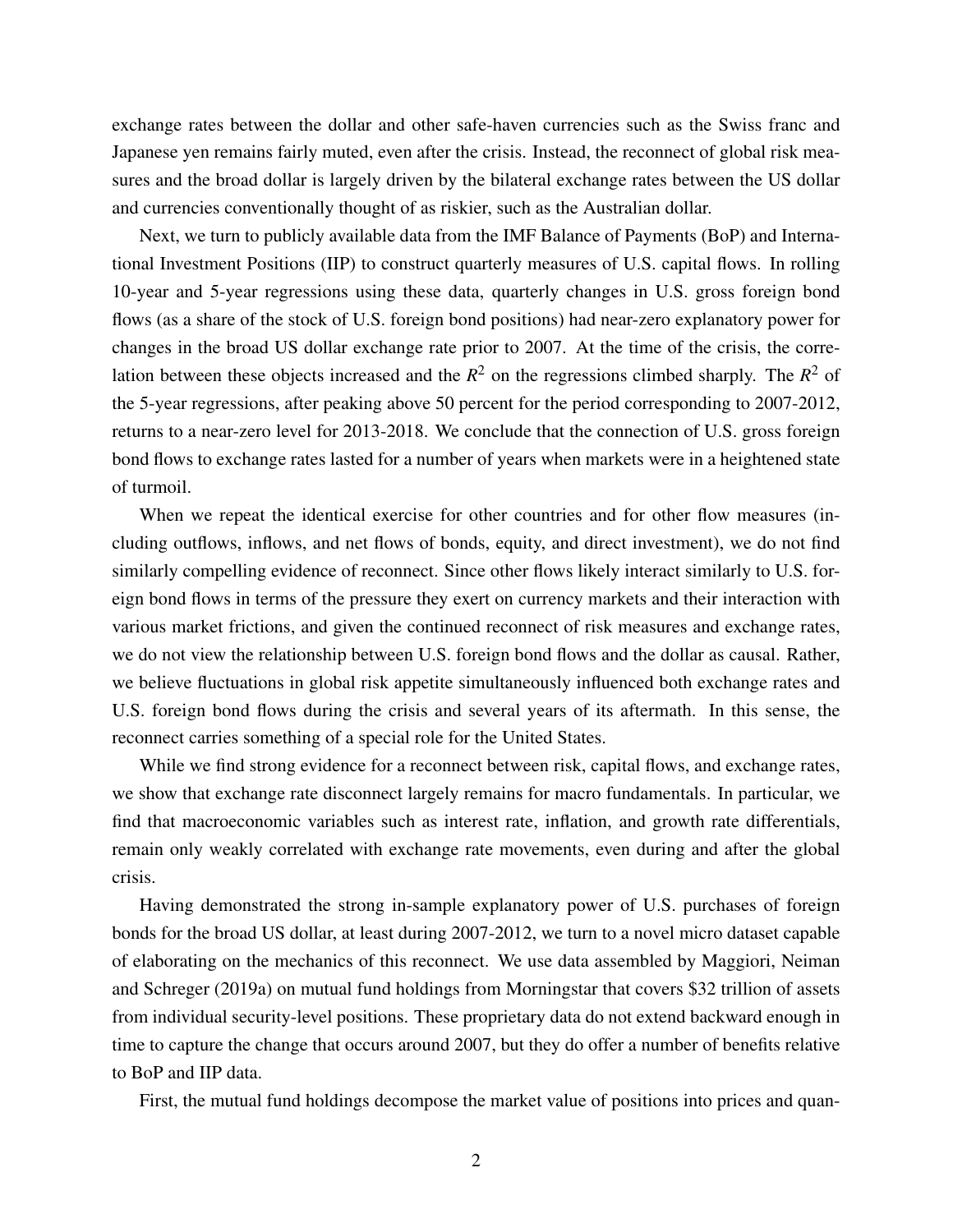tities. As such, we can use them to isolate changes in foreign bond positions that come from purchases of additional securities and not from movements in prices or exchange rates. This ensures that reconnect does not reflect the direct or mechanical influence of the exchange rate on the value of foreign bond purchases. Indeed, even with this conservative notion of flows, U.S. foreign bond flows in the Morningstar data do have a similarly high explanatory power for the broad dollar as we found in the public macro data from 2007 onward.

Second, U.S. purchases of foreign bonds in the Maggiori et al. (2019a) dataset can be separated by issuing country, sector (corporate or government), and currency of denomination. Further, the data can be used to explore these purchases across different kinds of investors, including large versus small mutual funds or those that specialize in international investment versus those that do not. In doing so, we find that the explanatory power of U.S. portfolio flows is driven as much by U.S. net purchases of dollar-denominated bonds as by U.S. purchases of foreign-currency-denominated bonds. This further corroborates that the explanatory power is indeed coming from the relationship between these flows and changes in a global risk factor, rather than from the direct effect of a sale of US dollars and purchase of foreign currencies. In addition, in contrast to BoP data, the Morningstar data allow us to see which securities investors are buying domestically. Consistent with the idea that flows are picking up changes in investors' risk appetite, we see that when U.S. investors buy less U.S. Treasuries or more domestic corporate debt, the dollar depreciates.

Third, we sort the open-end and exchange-traded funds in Maggiori et al. (2019a) according to their size, the degree to which they specialize in foreign investment or foreign currency investment, and the degree to which they follow a passive investment strategy. We find that the aggregate results are driven by large actively-managed funds that are not specialists in foreign currency or foreign issuers. The fund-level analysis therefore also supports the view that U.S. foreign bond flows largely pick up the risk appetite of sizable dollar-centric discretionary U.S. investors.

In summary, we identify the emergence of a close relationship between various global risk measures and the broad US dollar that emerged with the global financial crisis. Further, we identify a particular quantity, U.S. foreign bond purchases, that has strongly comoved with these risk measures and the broad US dollar during the crisis and several years of its aftermath, even though this relationship no longer appears to hold at the end of our data. In the context of the voluminous literature on exchange rate disconnect which offers few comparably successful covariates, we consider this progress even if the post-crisis time series is short and we do not establish a causal mechanism. Going forward, anyone analyzing the relationship between exchange rates and risk should pay close attention to the large structural break that we document over the last 10 years.

Our documentation that exchange rate reconnect started around 2007 relates to the finding in Du, Tepper and Verdelhan (2017) of large covered interest rate parity deviations (CIP) over this same period, which Avdjiev, Du, Koch and Shin (2019b) show are systematically related to the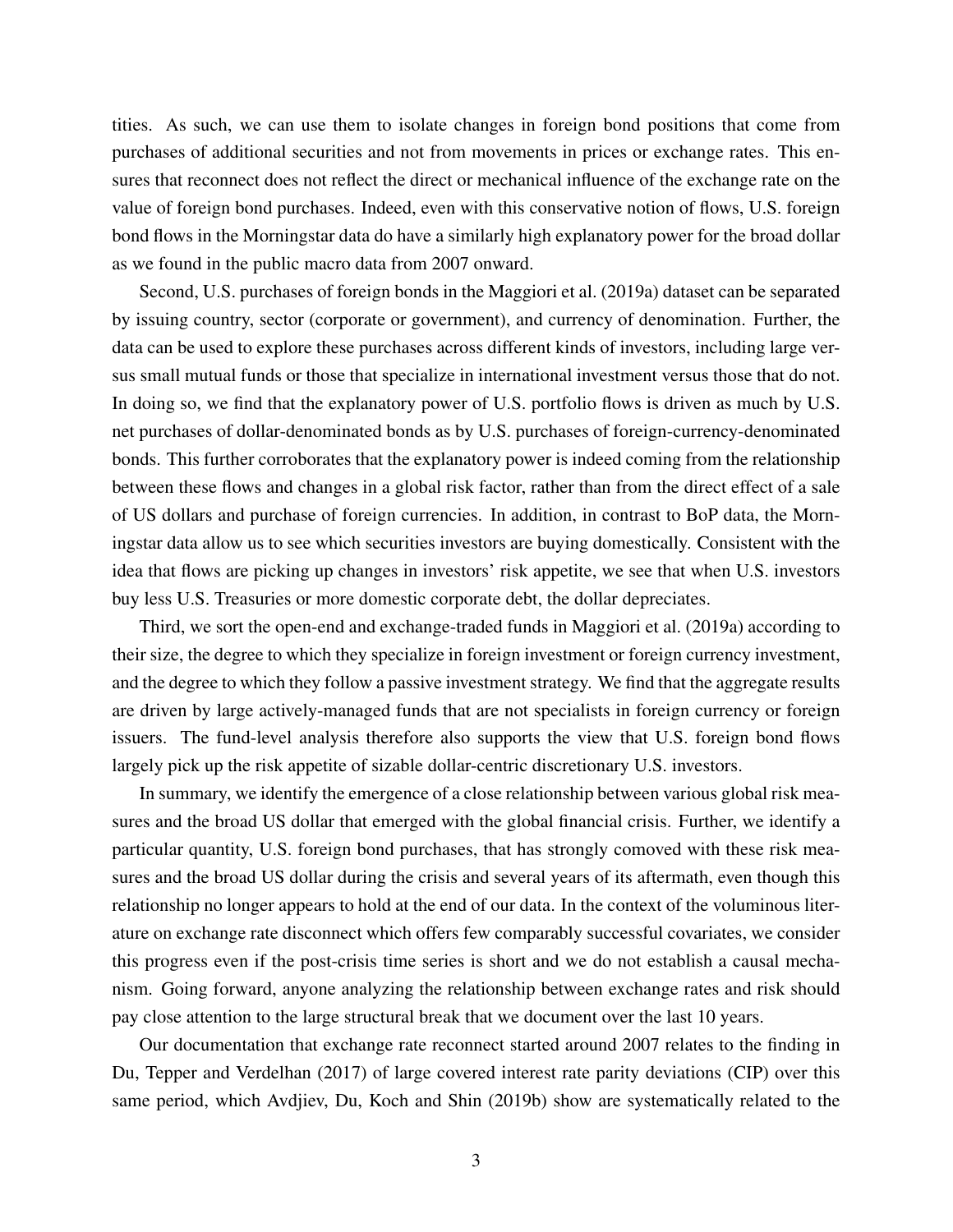dollar exchange rate. More generally, a number of papers have made progress on the exchange rate disconnect puzzle. Gourinchas and Rey (2007) show predictability over medium term horizons using the cyclical component of net external balances, and Kremens and Martin (2018) have success forecasting exchange rates with S&P 500 options-implied risk premia. Measures of the convenience yield on treasuries have been shown to covary with the broad dollar exchange rate in Jiang et al. (2018) and Engel and Wu (2018). Adrian and Xie (2019) find a higher share of US dollar loans in the portfolio of non-U.S. banks forecasts a dollar depreciation.

Finally, the crisis seems to have further cemented the role of the US dollar as the primary global safe asset. Maggiori et al. (2019a,b) document a broad and persistent portfolio shift into dollardenominated bonds (and away from euro-denominated bonds) since the financial crisis. These latter two developments suggest an increase in the role of risk premia in driving the broad dollar. Our results support an emerging narrative that the US dollar's role as an international and safehaven currency has surged since the global financial crisis, such as Bruno and Shin (2015) and Jiang et al. (2019).

### 2 Exchange Rate Disconnect and Reconnect

Figures 1a and 1b reproduce the well-known disconnect between the exchange rate and two fundamentals – the interest rate differential and inflation differential between the United States and other G10 countries – for the period 1977-2006. For example, Figure 1a relates quarterly log-changes in the broad dollar, defined as an equally-weighted basket of nine currencies (the G10, excluding the United States) against the US dollar, with the average quarterly interest differential between the United States and the other nine countries.<sup>1</sup> Uncovered interest parity implies a strong relationship between these variables. Fitting these data with a linear regression, however, yields a small and imprecise point estimate, with the interest differential explaining only 5 percent of the variation in the exchange rate. Figure 1b similarly relates changes in observed inflation differentials with the exchange rate and, at odds with many standard models, exhibits an even weaker relationship, with an  $R^2$  value of less than 1 percent. Given this exchange rate disconnect holds in-sample for realized outcomes, it is not surprising that interest rates and inflation differentials also offer no out-of-sample forecasting power.<sup>2</sup>

Figure 1c relates changes in the broad dollar to changes in a measure of global risk appetite, the U.S. corporate bond credit spread, or "GZ Spread", taken from Gilchrist and Zakrajšek (2012).

<sup>&</sup>lt;sup>1</sup>The broad dollar is defined such that an increase corresponds to a dollar depreciation, and the interest differential is defined such than an increase corresponds to higher U.S. rates. Aloosh and Bekaert (2019) term such equal-weighted measures "currency baskets" and demonstrate how they can be used to capture systematic exchange rate variation.

<sup>&</sup>lt;sup>2</sup>These two variables constitute only a small subset of the many fundamentals that, at odds with standard models, have been shown to be disconnected from the exchange rate.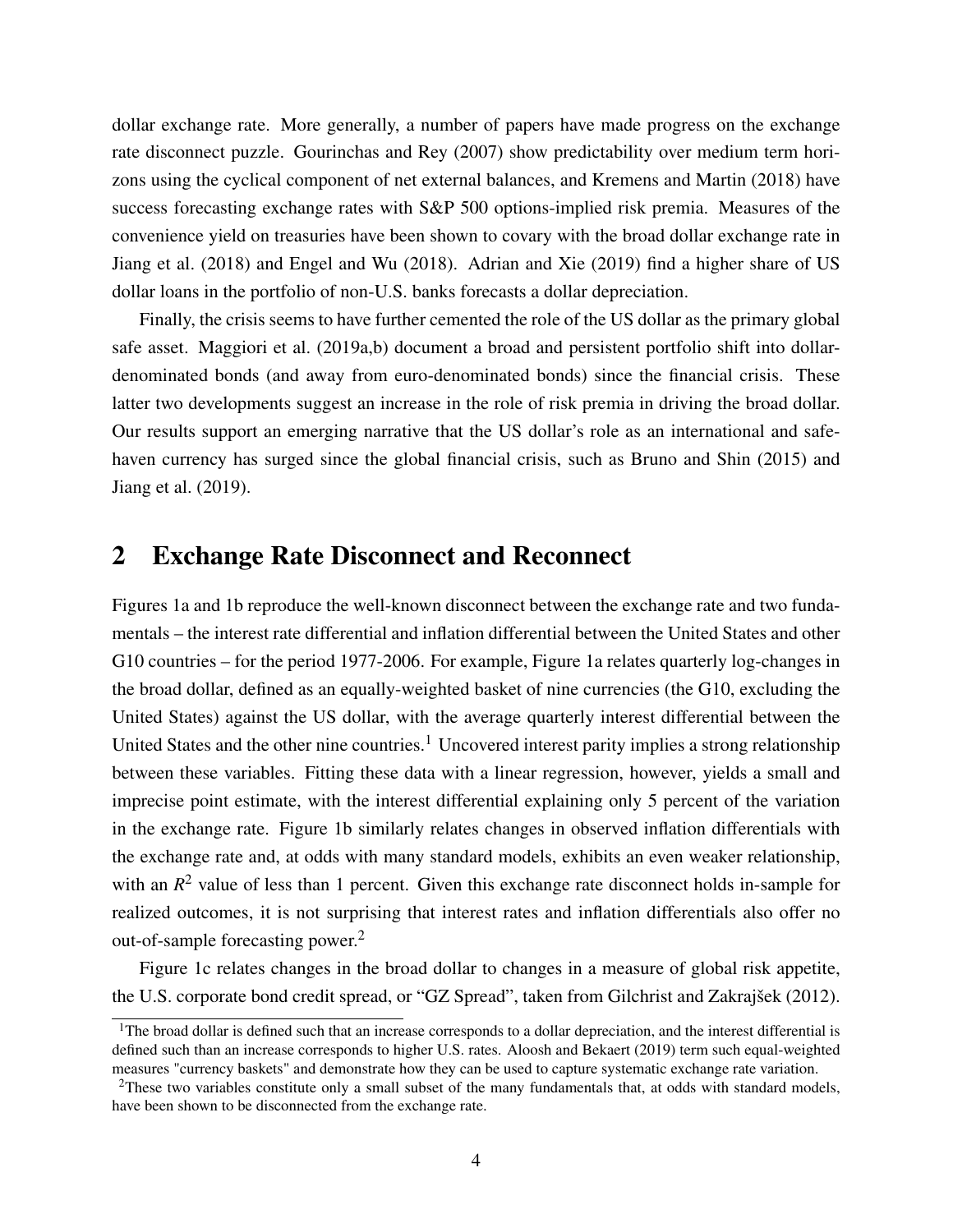Figure 1d relates changes in the broad dollar to changes in U.S. holdings of foreign bonds, constructed as the quarterly flow of U.S. residents into foreign debt securities (from BoP) divided by the value of U.S. foreign debt holdings at the start of the quarter (from IIP). Similar to the two fundamentals in Figures 1a and 1b, both the GZ Spread and U.S. holdings of foreign bonds also did not co-move with the US dollar during the same 1977-2006 period. While the disconnect of interest and inflation differentials persists, we show below that the GZ Spread (and other risk measures) and this particular component of U.S. capital flows both started to closely track the exchange rate during the global financial crisis, a phenomenon we refer to as exchange rate reconnect.

### 2.1 Reconnect with Global Risk Appetite

The reconnect of exchange rates to global risk appetite can be clearly seen in Figure 2, which plots the *R* <sup>2</sup> values of rolling univariate regressions run in monthly data of the broad dollar exchange rate on a constant and the contemporaneous change in six global risk proxies. These proxies include (i) the "GZ Spread", (ii) the "VXO", calculated as the monthly change in the log implied volatility on the S&P100 stock index, (iii) the log total return on the "S&P500", (iv) the "Treasury Premium" constructed as the average one-year covered interest parity deviation between developed country government bonds and U.S. Treasuries taken from Du et al. (2018), (v) the "Global Factor" in world asset prices constructed by Miranda-Agrippino and Rey (2018), and (vi) the "Intermediary Returns" from a value-weighted portfolio of holding companies of New York Federal Reserve primary dealers taken from He et al.  $(2017)$ .<sup>3</sup> Figure 2a shows regressions estimated on 10-year rolling windows, and Figure 2b considers 5-year windows, starting in January of 1977 and ending in December of 2018.

During 1977-2006, most of the rolling regressions in Figure 2a have  $R^2$ s that average only a few percentage points and peak at about 5-10 percent. Around 2007, however, there is an abrupt but sustained increase in the explanatory power of most of these risk proxies for the broad dollar. The measures subsequently have  $R^2$  values ranging from 10 to 60 percent, with most finishing the sample with  $R^2$  values above 20 percent, large values that stand out in the exchange rate disconnect literature. Even after the steep one-quarter declines in the  $R^2$ s at the very end of the sample, which arise from dropping the second quarter of 2009 from the rolling regressions, all of the 10-year regressions in Figure 2a have *R* 2 s well above their pre-crisis peak values. The 5-year regressions in Figure 2b similarly have  $R^2$  values that peak between 30-70 percent, though these  $R^2$ s also sharply decline toward the end of our sample, suggesting that the explanatory power of global risk

<sup>&</sup>lt;sup>3</sup>We showed exchange rate disconnect in Figure 1 using quarterly data since that's the highest frequency with which most macro fundamentals are measured. We compare risk proxies and exchange rates at a monthly horizon in Figure 2 and below as it gives us more power. If we instead plotted a version of Figure 1c using monthly data, we would still have demonstrated a disconnect between credit spreads and the exchange rate prior to 2007.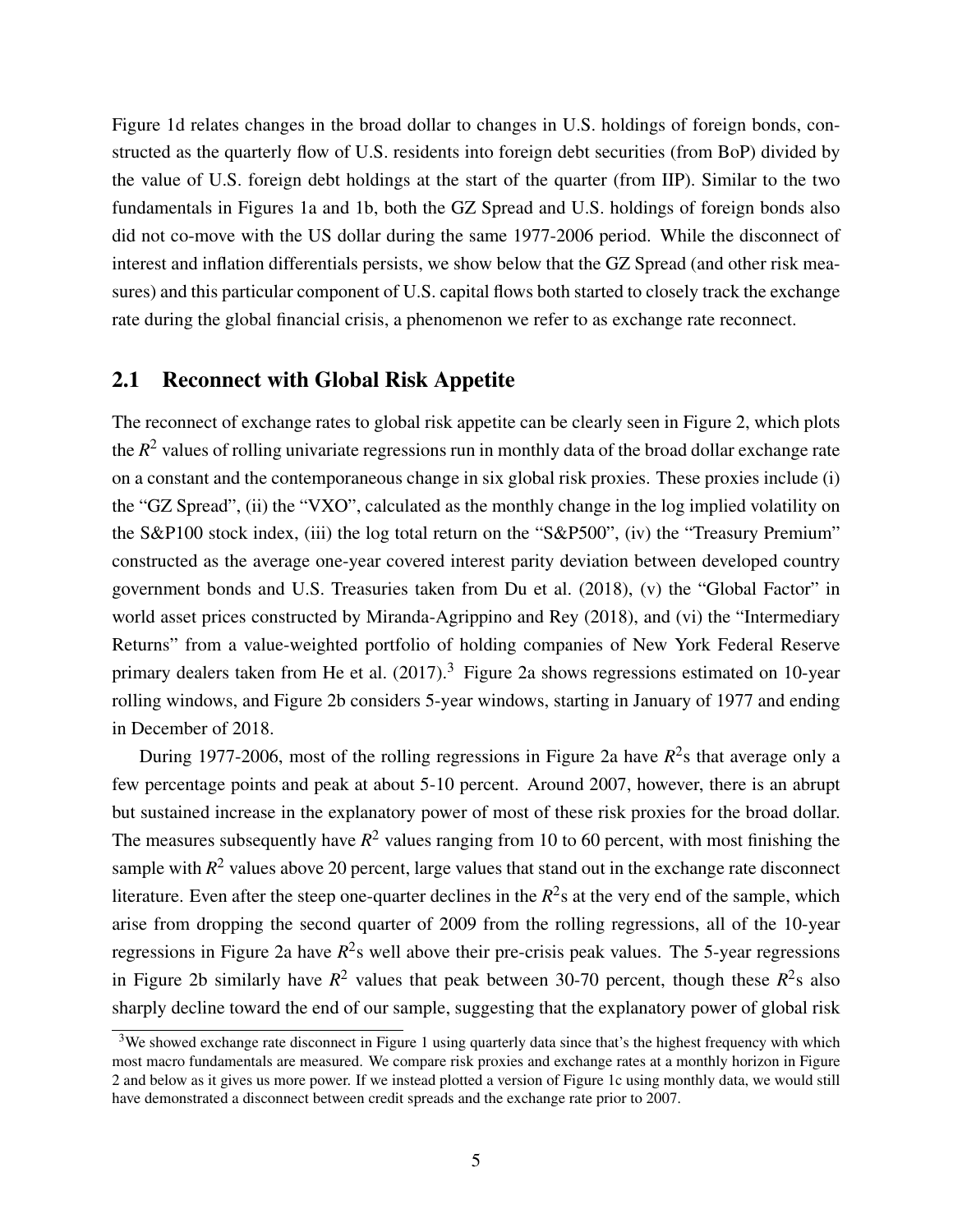measures for the exchange rate was greater during 2007-2012 than during 2013-2018. Nonetheless, four of the six measures, even in this final five-year period of our sample, offer more explanatory power than they did at any point prior to the crisis.

The break from historical experience in the relationship between these risk measures and the broad dollar can be additionally seen by examining the regression coefficients underlying the *R* 2 values shown in Figure 2b. For each of the six risk proxies, we plot in Figure 3 the point estimates from the rolling regressions along with their 95 percent confidence intervals. In the regressions, a positive coefficient indicates that a depreciation of the broad dollar is associated with a decline in the risk premium (or an increase in risk appetite) captured by our proxies. We plot the estimates after normalizing them as z-scores, so they give the percent depreciation of the broad dollar in response to a one-standard-deviation increase in each measure of risk appetite. For example, the value in Figure 3b corresponding to the GZ Spread ends our sample at 0.0125, implying that when corporate credit spreads drop by one standard deviation, the dollar depreciates by 1.25 percent. In all six cases, the coefficients rise dramatically from their typical pre-crisis values to their postcrisis peaks near 2012, all of which are statistically greater than zero. In four of the six cases, the estimates remain statistically greater than zero, even by the last quarter of 2018, the last observation for these risk measures in our data.

### 2.1.1 Bilateral Exchange Rates

We can further unpack the exchange rate reconnect of global risk appetite by studying how the risk proxies correlate differently with different bilateral exchange rates. We find that when our measures of the risk premium decrease, the dollar depreciates most strongly against currencies conventionally described as "riskier" and less strongly or not at all against currencies conventionally considered to be "safe havens". Figure 4 reports the coefficients from regressions of changes in each bilateral exchange rate against the dollar on changes in the GZ Spread using monthly data from 2007 to 2018. The coefficients are sorted in ascending order. While safe-haven currencies such as the Yen and Swiss Franc hold steady or even depreciate vis-a-vis the US dollar when credit spreads are low (i.e. when risk appetite is high), the emerging market currencies and the New Zealand and Australian dollars appreciate.

In fact, given the different degrees of comovement across bilateral pairs with the US dollar, in the post-crisis period, fluctuations in global risk appetite explain significant shares of variation in all bilateral exchange rates. Table 1 reports the  $R^2$ s from univariate regressions of changes in each G10 bilateral exchange rate, including pairs that do not involve the US dollar, on the GZ Spread. Note that the Australian Dollar to Japanese Yen exchange rate pair is among the most explainable,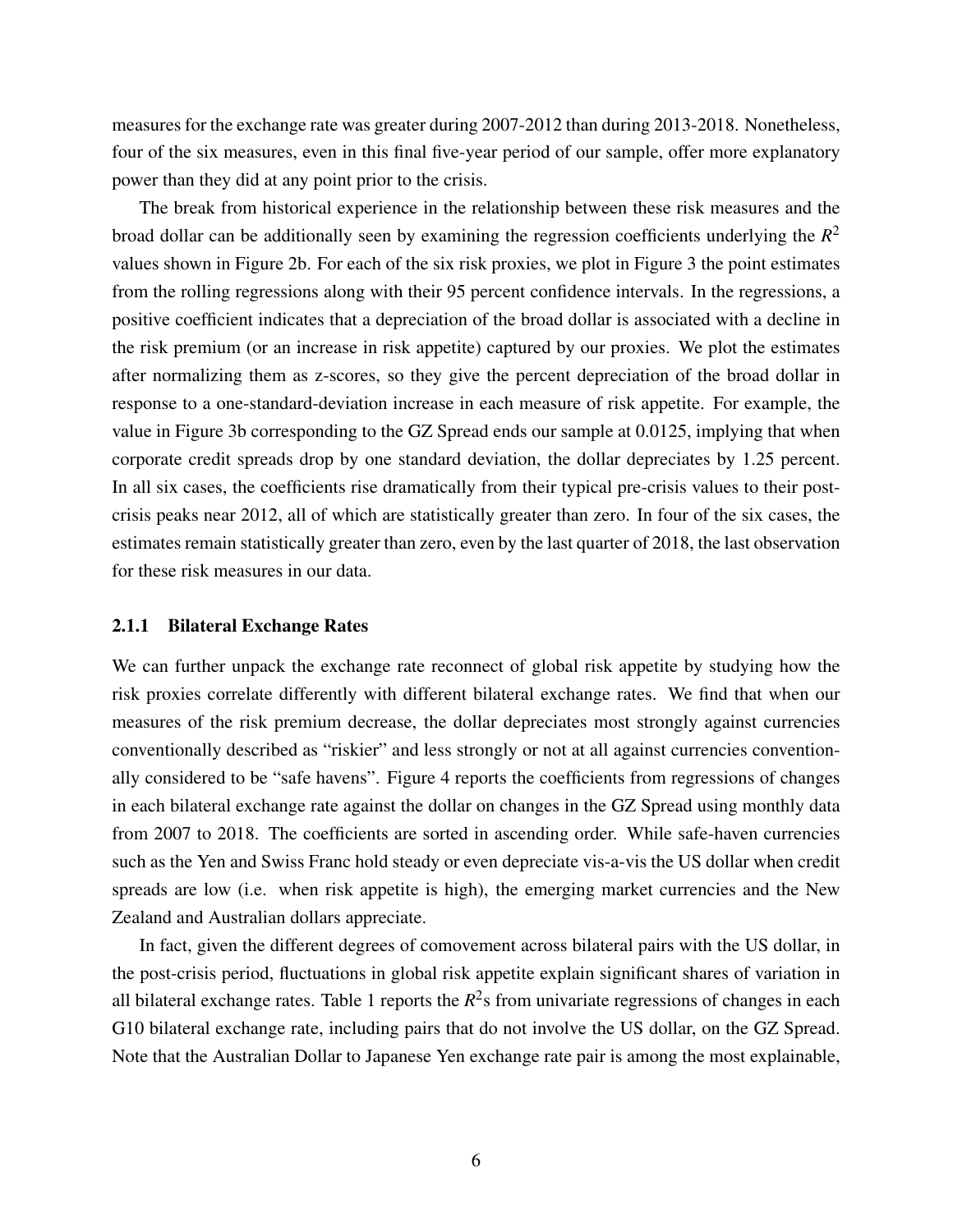with an  $R^2$  of 34 percent, even higher than that of the broad US dollar.<sup>4</sup> The bottom row of Table 1 reports the simple mean of the  $R^2$ s across all bilaterals for each country. The fact that these values are highest for the Japanese yen and US dollar, and is third-highest for the Swiss franc, is consistent with the idea that all three safe-haven currencies have similar loadings on a global risk appetite that is proxied by our various measures. We generated these results using the GZ Spread but note that the results are qualitatively unchanged when we use any of the other five risk proxies.

### 2.1.2 Out-of-Sample Forecasting

Next, we follow the tradition established by Meese and Rogoff (1983) in evaluating the "out-ofsample" fit of a model while giving the model the realized values of the regressors. We provide full details about how the forecast is computed in Appendix A.1. To compare the out-of-sample forecasting power of our six risk proxies to that of a random walk model, we use two metrics. First, we divide the Root Mean Square Error (RMSE) of our forecasts' RMSE by the RMSE of the random walk. We call this the "RMSE Ratio", and a number lower than 1 implies the forecasts using our risk proxies outperform the random walk by this measure. Second, we formalize this forecast-error comparison using the Diebold-Mariano test statistic (Diebold and Mariano (2002)). This test compares the mean squared errors of the two forecasts and reports a p-value corresponding to the percent chance that a conclusion of outperformance versus the random walk reflects random error or noise. We then plot these two metrics in Figure 5a for each 120-month forecast evaluation period, and in Figure 5b for each 60-month forecast evaluation period, for each of our six risk proxies. The evaluation periods are selected to start at the beginning of each calendar year, with the first evaluation period covering 1987-1996 and the next starting and ending a year later, and so each test period overlaps. The "x" markers represent evaluation periods that are entirely prior to 2007, the hollow dots represent evaluation periods that include months before and after 2007, and the solid dots represent evaluation periods where all forecast periods occur after 2007.

Prior to 2007, we find the standard result: the RMSE ratio of all model forecasts performs worse, or on par at best, with that of a random walk. Yet for the last decade, we find that all of these models outperform the "no-change" benchmark. Moreover, we find two instances of model forecasts passing the Diebold-Mariano test even at the 5 percent significance threshold; changes in the Global Factor do so for both the last 5 and 10 years, while the log return on the S&P500 does so for the last 10 years, but loses statistical significance at the shorter horizon.

<sup>&</sup>lt;sup>4</sup> Appendix Table A.1 is the equivalent of Table 1 but for the period before the crisis. Nearly all  $R^2$ s are close to zero.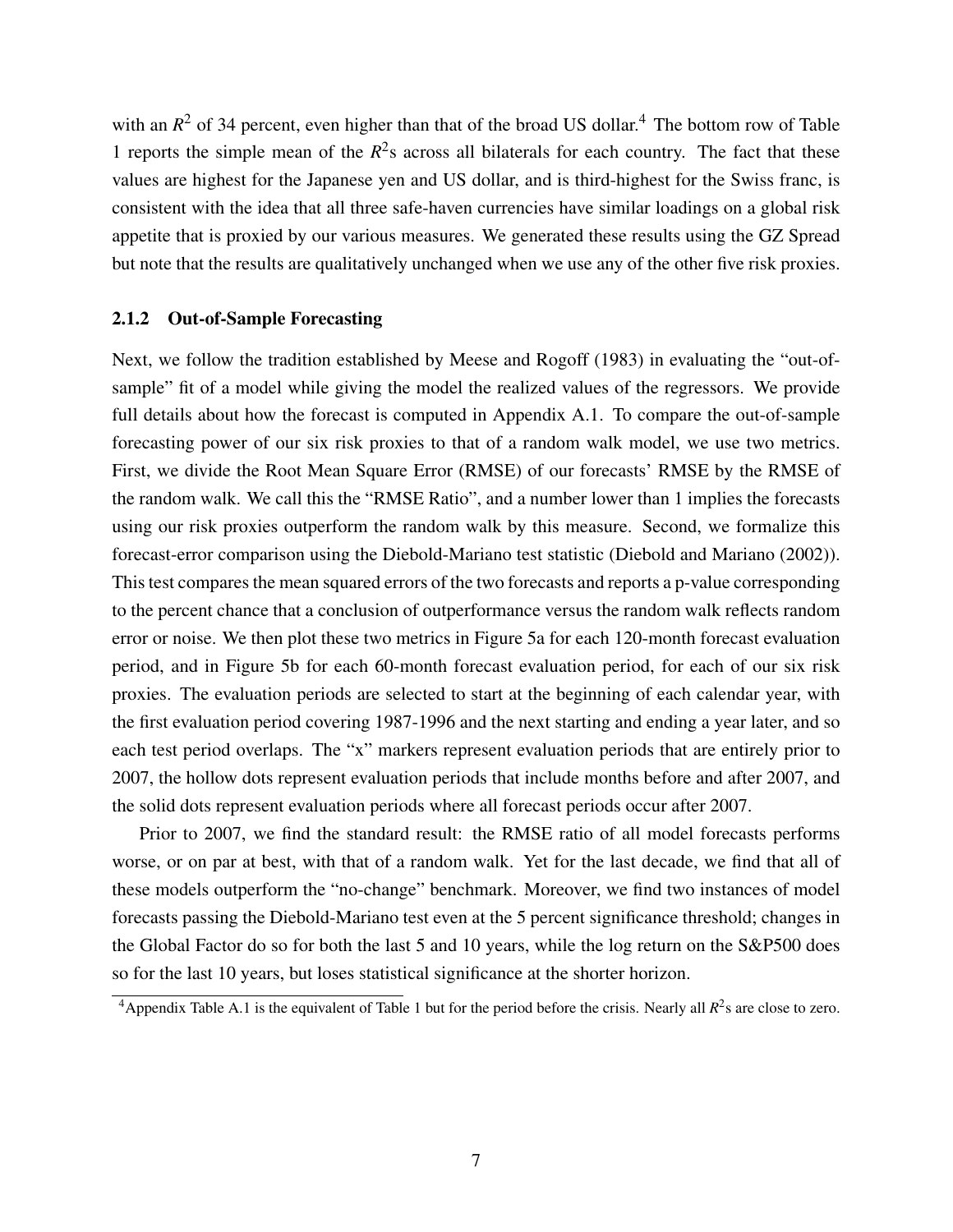### 2.2 Reconnect with U.S. Foreign Bond Purchases

The post-crisis reconnect between global risk measures and exchange rates is strong, appears longlived, and complements a small number of recent successes in the exchange rate forecasting literature that use other price-based variables. The finding of reconnect between quantity-based macroeconomic aggregates and exchange rates, however, has been even more elusive. In this section we demonstrate that U.S. purchases of foreign bonds, a type of U.S. capital flow, strongly comoved with these risk measures and, therefore, strongly moved with the broad dollar during 2007-2012.

We start by constructing U.S. purchases of foreign bonds as the quarterly flow of U.S. funds into foreign debt securities (from BoP) divided by the value of U.S. foreign debt holdings at the start of the quarter (from IIP). We then demonstrate that during 2007-2012, in a clear break from the pre-crisis relationship, these U.S. purchases of foreign bonds moved closely together with each of the six risk measures. Figures 6a and 6b report the *R* <sup>2</sup> of rolling 10-year and 5-year univariate regressions of quarterly changes in U.S. holdings of foreign bonds on the six risk measures.<sup>5</sup> All series jump starting in 2007, though the  $R^2$ 's from the 5-year regressions all also sharply decline after 2013.

Does the comovement of this U.S. capital flow and our risk measures imply that U.S. foreign bond purchases also reconnected with the broad dollar? Figure 7 shows the *R* <sup>2</sup> of 10- and 5-year rolling regressions of the broad US dollar and U.S. foreign bond purchases and demonstrates that the answer is yes. The series estimated with rolling 10-year windows, plotted in a solid black line, shows that the explanatory power of changes in these bond flows for changes in the broad dollar jumps from near-zero to about 15 percent with the onset of the crisis and peaks near 40 percent shortly thereafter. The removal of the first post-crisis quarter from the estimation window causes a steep decline for the last plotted value, but the level even at the end of our series remains clearly elevated relative to pre-crisis values. The 5-year series, plotted with a red dashed line, shows an even greater surge in the explanatory power of these bond flows for the broad dollar during the period from 2007-2012, though the  $R^2$  values return by the end of the sample to negligible levels. We do not wish to draw definitive conclusions based on 5-year windows, but the results do suggest that the reconnect of U.S. foreign bond purchases and the broad dollar did not persist through the end of our sample.

Much of the stark change in Figure 7 is driven by the particularly large appreciation of the US dollar and particularly large reduction in U.S. foreign bond holdings during the third and fourth quarters of 2008. The confluence of reconnect of this capital flow and the global financial crisis is important and intriguing. We emphasize, however, that the large movements during 2007-2009 are not wholly responsible for reconnect. To give a better sense for how evenly distributed reconnect

<sup>&</sup>lt;sup>5</sup>We switch our analysis here of changes in the risk measures from monthly to quarterly frequency as that is the highest frequency with which the bond holding and purchase measures are reported.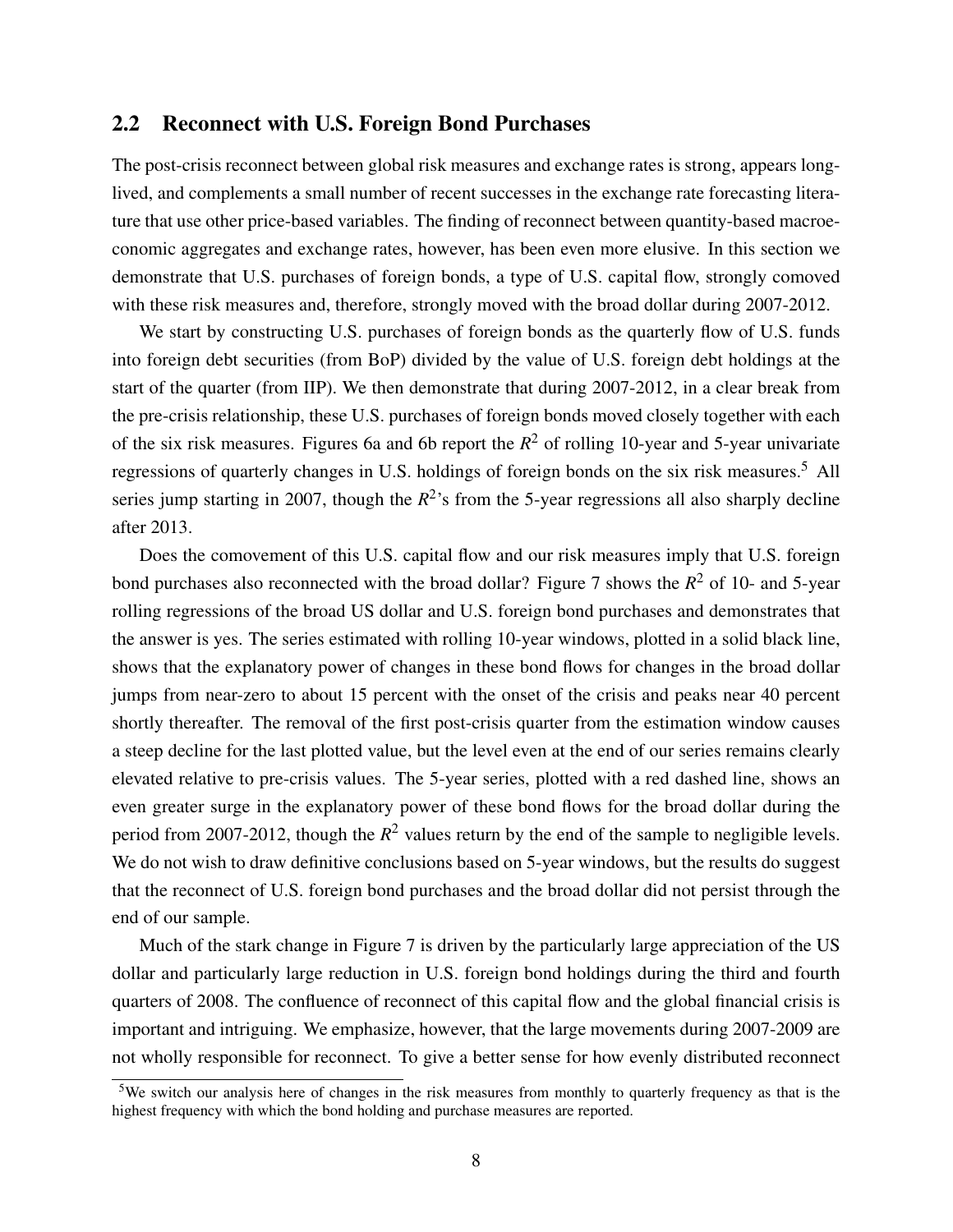is across the post-crisis period, Figure 8 reproduces Figure 1d but for 2007:Q1-2019:Q2.

The solid black best-fit line has a positive slope of 0.85 that indicates that greater U.S. purchases of foreign bonds are associated with larger depreciations of the US dollar. The *R* <sup>2</sup> on this relationship between the broad dollar and U.S. purchases of foreign bonds jumps from less than one percent in Figure 1d, capturing the pre-crisis period, to 32 percent in these subsequent quarters plotted in Figure 8.<sup>6</sup> The red dashed line in Figure 8 demonstrates that the best-fit slope relating these two variables is nearly identical whether including or excluding 2009:Q3 to 2019:Q2, the key quarters of the global crisis.

#### 2.2.1 Other U.S. Capital Flows?

Interestingly, other types of U.S. capital flows have not exhibited a post-crisis reconnect with global risk measures nor with the broad dollar.<sup>7</sup> Appendix Table A.2 reports regression estimates for gross foreign purchases, gross foreign sales, and net foreign purchases by the United States of bonds and of equities. Of these six types of U.S. capital flows, only U.S. gross foreign purchases of debt securities and U.S. gross sales of equities exhibit a meaningful post-crisis change in their explanatory power for the broad dollar, with the change for U.S. foreign bond purchases being the largest by far.<sup>8</sup>

#### 2.2.2 Other Macroeconomic Fundamentals

In Figure 9 we analyze whether there has been a reconnect of other macroeconomic fundamentals to exchange rates. We run 40-quarter and 20-quarter rolling-window regressions using the fundamentals that are related to exchange rates in several standard models in international economics, analogous to what we did with global risk measures in Figure 2. Guided by the excellent review of exchange rate predictability in Rossi (2013), the models that we test include the UIP model, the monetary model, the Taylor-rule model, and the Backus-Smith model.<sup>9</sup> Figure 9 plots the rolling  $R<sup>2</sup>$  values from these models, together with the series from Figure 7 using U.S. purchases of foreign bonds, for comparison. Table 2 reports the in-sample performance for the pre- and post-crisis

 $6$ Appendix Figures A.1 and A.2 confirm that the same patterns in Figures 1d and 8 hold when focusing on yearly (i.e. 4-quarter) changes rather than quarterly changes.

<sup>&</sup>lt;sup>7</sup>We do not offer a theory of why some flows have reconnected and not others. Recent theoretical developments have introduced financial shocks in the Euler equations for foreign currency bonds (Farhi and Werning (2014); Itskhoki and Mukhin (2017)) and we hope our empirical results might offer further guidance on the source of these shocks.

<sup>&</sup>lt;sup>8</sup>The importance of the distinction between gross and net capital flows has been documented empirically by Forbes and Warnock (2012), Broner et al. (2013), and Avdjiev et al. (2018), and has been examined theoretically by Caballero and Simsek (2016). An interesting literature studies the relationship between bank credit and exchange rates, including Avdjiev et al. (2019b,a), Miranda-Agrippino and Rey (2018), and Niepmann and Schmidt-Eisenlohr (2019)).

<sup>9</sup>Appendix A.2 provides details about the implementation of each model. Recent contributions of this literature include Engel and West (2005), Chen et al. (2010), Eichenbaum et al. (2017), Schmitt-Grohé and Uribe (2018), and Calomiris and Mamaysky (2019).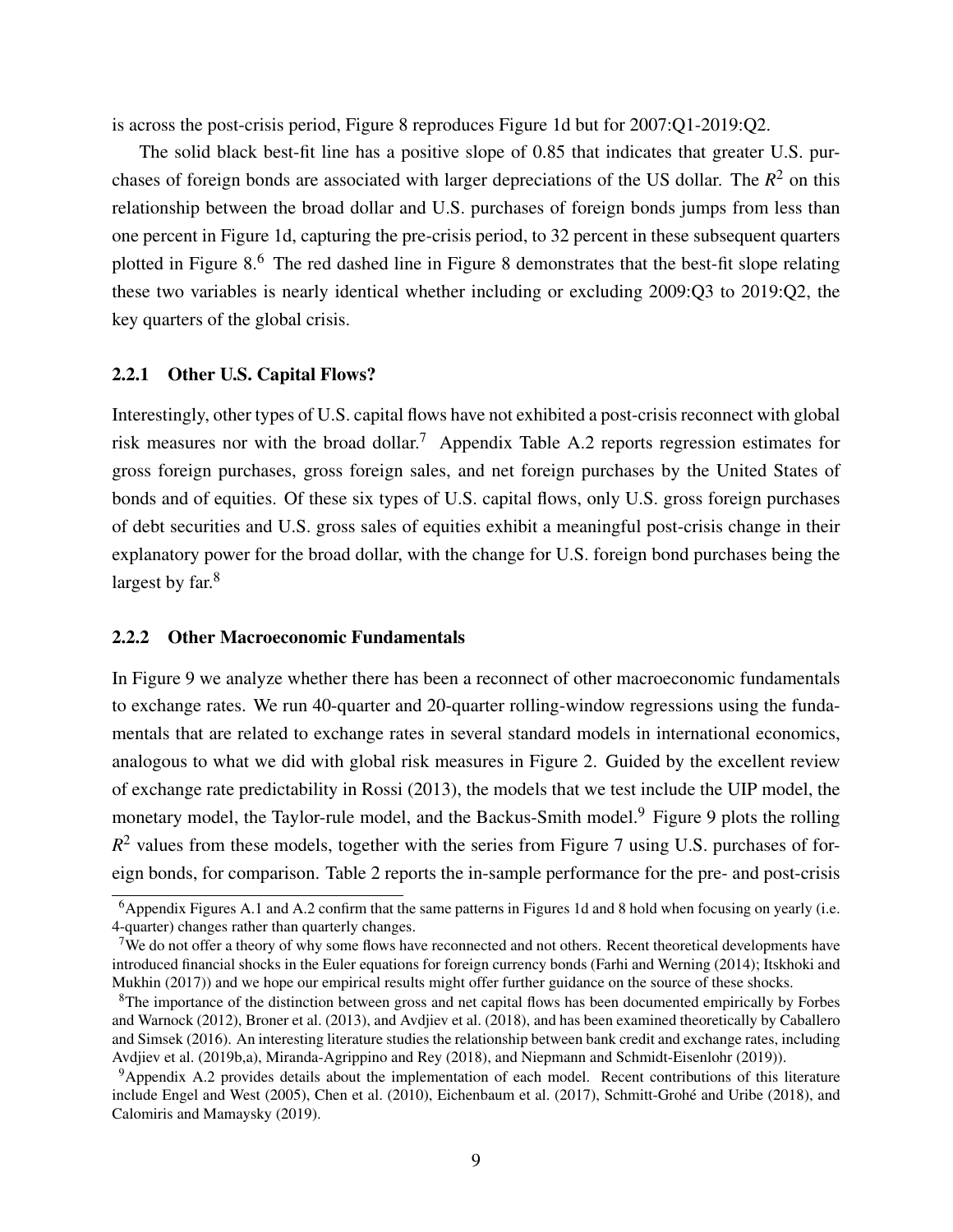periods.

Figure 9 and Table 2 remind us that while most models perform relatively poorly, it is not unusual to find short spans of data over which a particular model "works well". For example, both the UIP and Taylor-rule models have large  $R^2$ s in the mid-to-late 2000s, and most models have a mild uptick in performance in the post-crisis period. In fact, the recent upticks suggest the interesting possibility that we might soon also observe a clearer reconnect of exchange rates to macro fundamentals.<sup>10</sup> For now, however, we focus on the sharper and more persistant relationship with U.S. foreign bond purchases during 2007-2012 and note that the instability in some of the lines in Figure 9 reiterate the general need for caution in reaching too strong conclusions from analyses of short time series.

In sum, before the global financial crisis of 2007-2008, exchange rates rarely comoved with other economic aggregates. We demonstrate, however, that several common proxies for global risk appetite, and even more surprisingly, U.S. purchases of foreign bonds, strongly reconnected with the broad dollar starting around 2007. Reconnect remains even after excluding the quarters of the global financial crisis, though it has significantly attenuated in recent years. The short time series cautions against definitive conclusions, but at the end of our sample, risk-based reconnect appears to continue while we no longer see evidence for capital-flow-based reconnect.<sup>11</sup>

### 3 Elaborating Reconnect with Micro Data

One key benefit of our finding that a type of U.S. capital flow began to co-move with the broad dollar is that it offers a natural pathway to explore reconnect further. In particular, we can disagregate those capital flows using the security-level holdings details assembled by Maggiori et al. (2019a) using Morningstar data on open-end mutual fund positions.<sup>12</sup> These data cover \$32 trillion of assets and allow us to make two distinct contributions. First, our micro data allow us to directly disentangle security purchases from changes in security prices, whereas BoP or IIP data necessarily conflate the two to some degree when calculating changes in positions. This means that we can corroborate that our finding of flows that correlate with exchange rates is not a simple

 $10$ Appendix Figure A.3 shows results from the equivalent out-of-sample tests as were reported in Figure 5, but using U.S. foreign bond purchases and these other macroeconomic fundamentals. We find the only factor that consistently outperforms the random walk consistently is that of U.S. foreign bond purchases. It outperforms the random walk for every ten year evaluation window that includes the post-crisis period, though this outperformance usually is not statistically significant at the 5 percent level.

<sup>&</sup>lt;sup>11</sup>All results presented in this section can be easily replicated using the code and datasets posted to http://www.globalcapitalallocation.com.

<sup>&</sup>lt;sup>12</sup>We refer the reader to Maggiori et al. (2019a) and its Online Appendix for an extensive study of the representativeness of this type of flows for the BoP. Here, we only note that the measured changes in U.S. holdings of foreign bonds in the two sources have a correlation of 0.64. Appendix Figure A.4 plots the two time series from 2005:Q1 to 2017:Q4, the maximum span we can study in the micro data.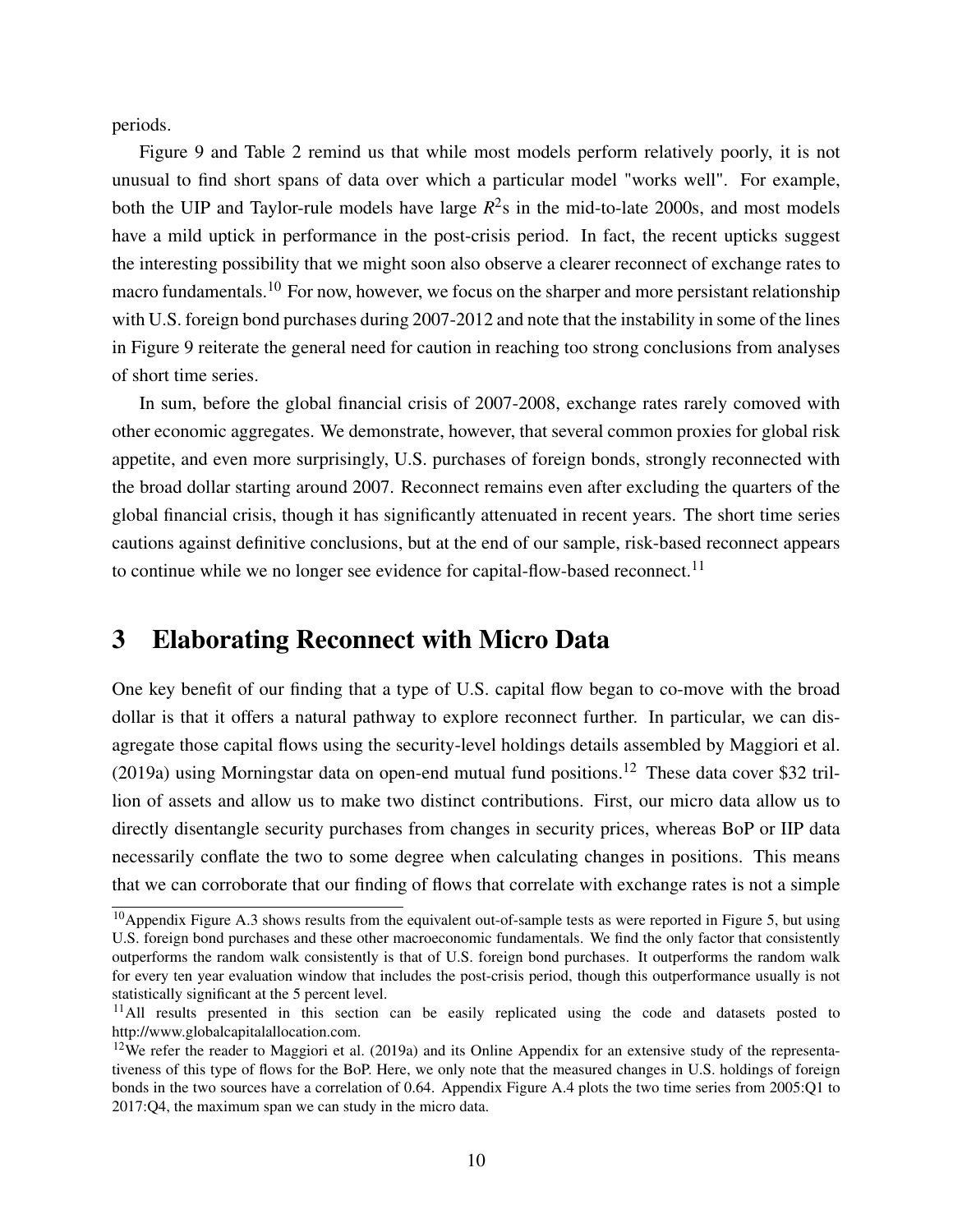reflection of the use of exchange rates to impute these flows. Second, the micro data allow us to study reconnect using various subsets of the data, distinguishing flows by currency, asset class, and investor type, for example. $^{13}$ 

In this final section of the paper, therefore, we use these micro data to unpack the reconnect of exchange rates with U.S. foreign bond purchases. We remind the reader, however, that this elaboration may only be informative for the period 2007-2012, when the connection between the broad dollar and U.S. foreign bond purchases was strongest, and may not teach us much about the end of our sample, when this flows-based reconnect appears to have ended.

### 3.1 Reconnect after Separating Purchases from Price Changes

Our previous analyses defined flows as quarterly purchases of foreign securities during a quarter divided by the stock of holdings of such securities at the start of the quarter. Aggregated data on these purchases, however, do not allow us to completely separate the quantity of securities purchased and the price at which they were purchased. The flow measures might therefore contain information about the exchange rate, since it may be an important driver of the security's price (particularly if the security is not dollar-denominated). For claims such as ours, that a macroeconomic variable co-moves with the exchange rate, this limitation is critical.

We circumvent this issue in this section by building a measure of flows that keeps all prices and exchange rates constant at their beginning-of-quarter levels, which we are able to do using the dataset assembled by Maggiori et al. (2019a). These data capture the detailed holdings of all U.S. mutual funds and allow us to separately track for each position *s* at the end of each quarter *t* the number of securities  $N_t(s)$  and the price per security  $P_t(s)$ . The total start-of-quarter value of the position is then simply the product of the two at the end of the prior quarter:  $Q_{t-1}(s)$  =  $P_{t-1}(s) \times N_{t-1}(s)$ , while the flow is the change in the number of securities during the current quarter times the start-of-quarter price:  $F_t(s) = (N_t(s) - N_{t-1}(s)) \times P_{t-1}(s)$ . We can then aggregate the flows across all positions *s* within some category *S* (such as corporate or government bonds, denominated in dollars or otherwise),  $F_t$ , $S = \sum_{s \in S} F_t(s)$ , and divide the total by the aggregated startof-quarter positions,  $Q_{t-1,S} = \sum_{s \in S} Q_{t-1}(s)$ , to construct a measure equivalent to what we studied using aggregated data above, *Ft*,*S*/*Qt*−1,*S*. 14

In Table 3, we confirm that U.S. foreign bond purchases constructed from these micro data connect with the broad US dollar to a similar extent as did these purchases when taken from the macro data.<sup>15</sup> While the coefficients are slightly different, the  $R^2$  are nearly identical: 33.4 percent

 $13$ We follow the procedure in Coppola et al. (2019) to classify positions based on nationality of the ultimate parent and not residency of the immediate issuer. The BoP and IIP are instead based on residency. Therefore, another advantage of the micro data is the focus on truly foreign positions of U.S. resident funds.

<sup>14</sup>We provide a more exhaustive description of this procedure in Appendix Section A.3.2.

<sup>&</sup>lt;sup>15</sup>In Appendix Figure A.4, we show the purchase of foreign bonds by U.S. mutual funds in the microdata is highly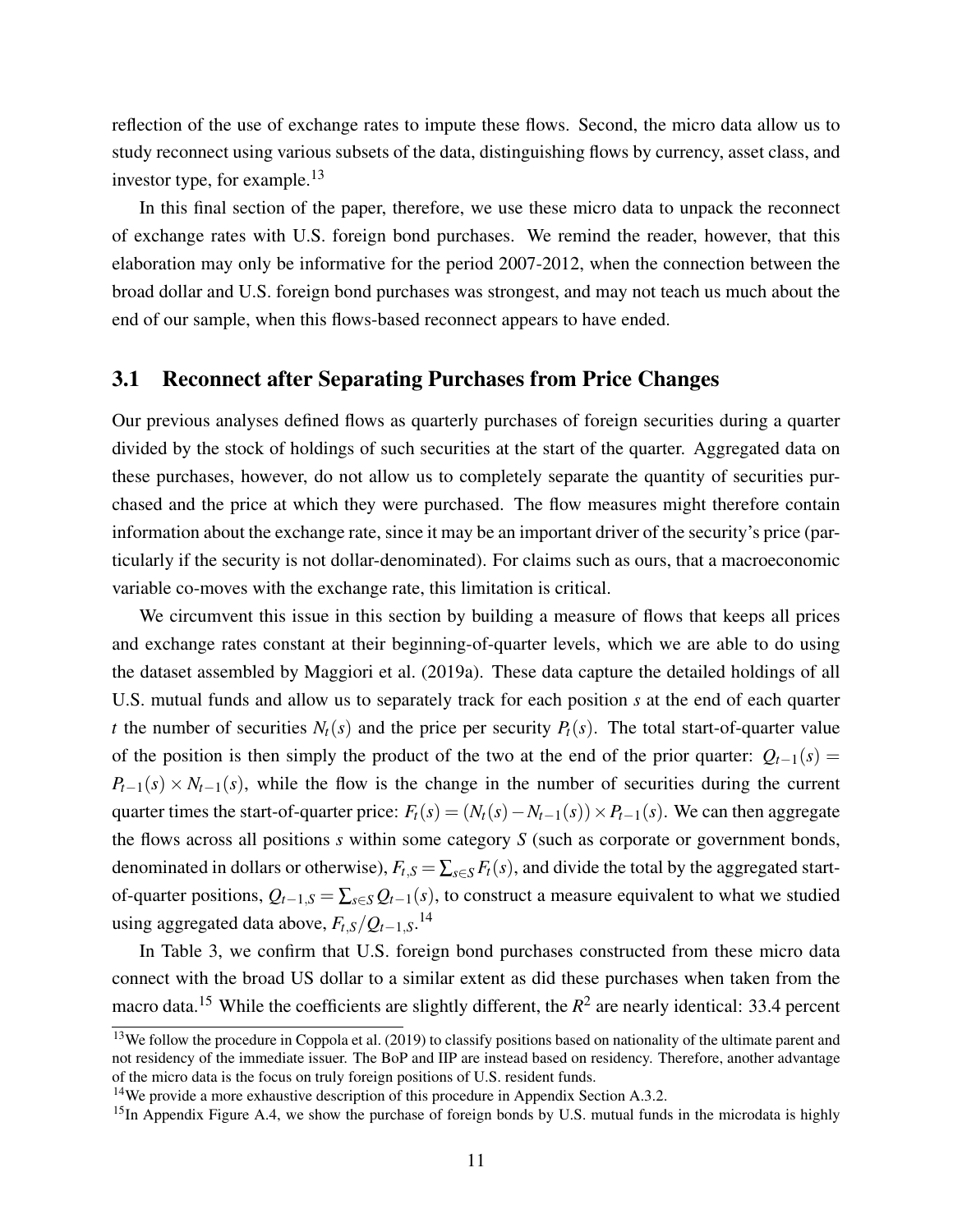for the BoP and 34.6 percent for the Morningstar data. Our results using the aggregate BoP data were not driven by the implicit influence of the exchange rate on bond prices.

### 3.2 Which Flows Matter?

As discussed above, we believe the post-crisis era has been characterized by a reconnect between the exchange rate and proxies for global risk appetite. U.S. purchases of foreign bonds appear to have themselves started to comove with these risk proxies, which brought about our capital-flow based reconnect. We can use the micro data to confirm the importance of this single global factor by comparing, for each individual bilateral exchange rate against the US dollar, the explanatory power that comes from U.S. purchases of bonds in that particular corresponding foreign country with that coming from all other U.S. foreign bond purchases. For example, the analysis in Table 4 asks whether U.S. purchases of Australian bonds have more explanatory power for the bilateral exchange rate between the US and Australian dollar than do U.S. purchases of foreign bonds excluding those issued by Australia. The results show that for the vast majority of countries, including the flows to that country adds little to the  $R^2$  for their currency relative the inclusion of all other foreign flows. The average  $R^2$ , for example, increases from 23 to 26 percent, as seen in the bottom row of the table. The notable exception is the Euro, for which only the flow to the Euro area is significant at the 5 percent level. These results stand in contrast with much of the previous literature on exchange rate disconnect which focused on bilateral differences in fundamentals (such as bilateral capital flows) to explain bilateral exchange rate changes and instead highlights the power of global variables for explaining the cross-section of bilateral exchange rate changes.

One might find it natural that bonds are more connected to exchange rates than equities since bonds are promises to pay units of a particular currency and equities are claims on real assets. Therefore, one might conjecture that the connection between U.S. foreign bond flows and the broad dollar occurs because U.S. residents are changing their positions in foreign-currency bonds, thus directly and causally affecting the exchange rate.<sup>16</sup> Table 5 shows that this is not the case. Much of the information about the exchange rate contained in U.S. purchases of foreign bonds is contained in U.S. purchases of foreign, but US dollar-denominated, bonds. The table separately investigates the explanatory power for the broad dollar of flows by U.S. residents in corporates and sovereigns and dollar- and non-dollar-denominated bonds. Flows to corporate bonds denominated in US dollars has the most explanatory power for the US dollar, while flows to sovereigns in foreign currency are statistically significant, though weaker.

correlated with the U.S. BoP bond flow.

<sup>&</sup>lt;sup>16</sup>Models of portfolio balance such as Kouri (1976) and Gabaix and Maggiori (2015) connect foreign currency risk taking to exchange rates via imperfect substitutability of the assets. A growing empirical literature has focused on portfolio rebalancing of foreign currency exposures and its connection to exchange rates, including Hau and Rey (2006), Camanho et al. (2017), and Bergant and Schmitz (2018).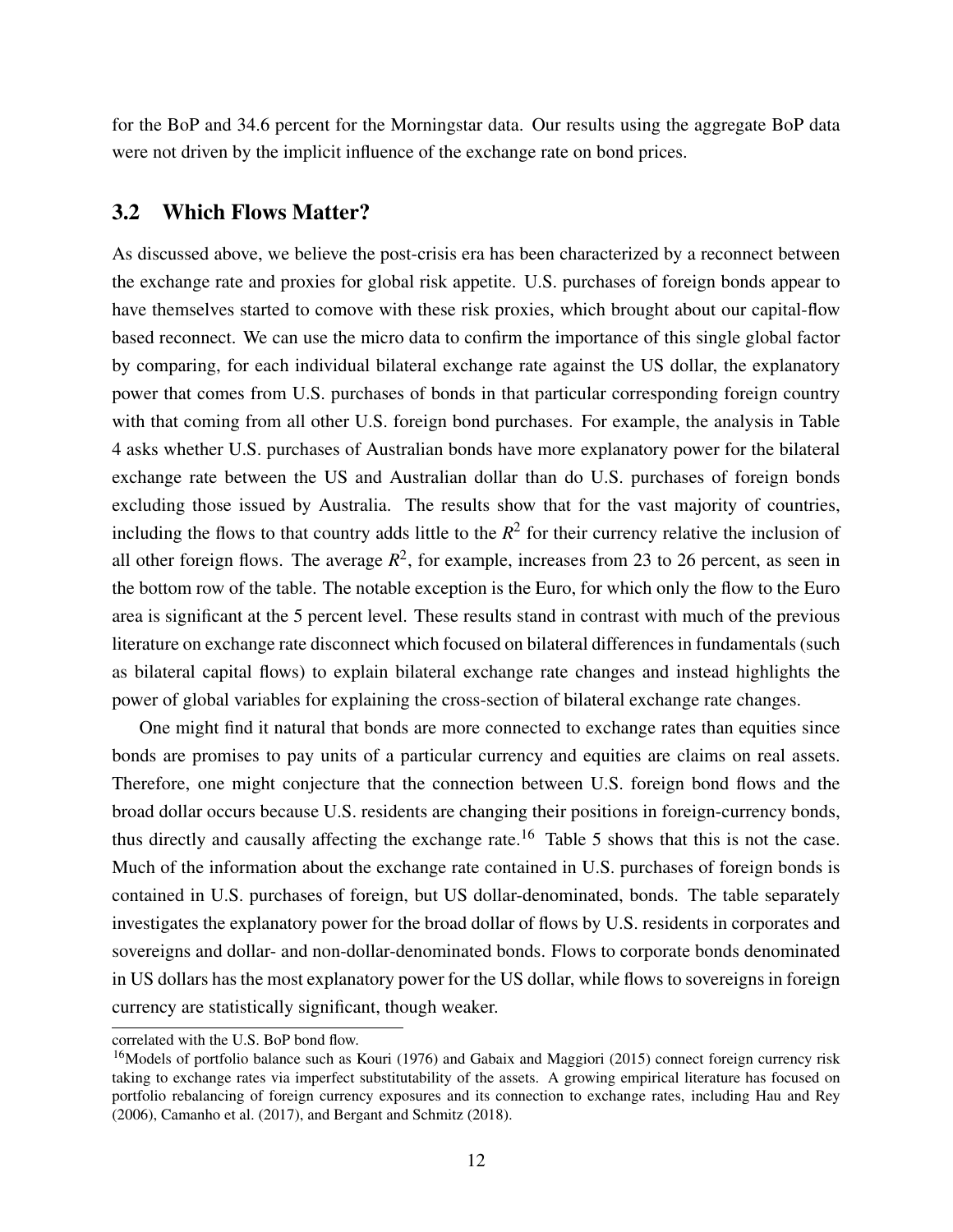These results are consistent with the narrative that when U.S. residents have more risk-bearing capacity, they use it to purchase foreign bonds in all currencies and at the same time require a lower risk premium, which causes the world's primary safe-haven currency to depreciate. This logic suggests a similar relationship in domestic portfolio allocations, which unlike the BoP data, are included in our micro dataset. We explore this in Table 6, which examine the co-movement between the broad dollar and changes in U.S. mutual fund investment in overall domestic bonds, corporate bonds, and domestic sovereign bonds (Treasuries), the safest asset class. Column one shows that overall flows into domestic bonds by U.S. residents covaries negatively with the broad dollar. This means that during times when U.S. mutual funds are increasing their flows into domestic debt, the broad dollar tends to appreciate. This is the opposite of what we saw for U.S. foreign bond flows. Interestingly, we find strong effects with opposite signs for domestic investment in corporate versus sovereign bonds. When U.S. funds purchase the riskier corporate bonds or sell the safer sovereign bonds, the dollar contemporaneously depreciates.

This duality between domestic risky and foreign bond investments can be further confirmed by focusing on which type of funds drive the aggregate results. We sort U.S.-domiciled funds on four characteristics: total size of the fund, fraction of the fund that is invested in foreign assets, fraction of the fund that is invested in foreign currency, and how close a fund is to being a passive investor. We split funds into quintiles for each characteristic and report coefficient estimates and  $R<sup>2</sup>$  from univariate regressions of changes in the broad dollar on foreign bond flows for each of these subgroups in Figure 10.

The key driver of the aggregate results are the large active funds that are not specialized in foreign investment. Indeed, the upper left panels of Figures 10a and 10b show that that the degree to which a fund specializes in foreign currency investments does not have a strong effect on the results. The upper right hand panels show that funds that have the least percentage of asset under management invested abroad have the strongest covariation and explanatory power for the exchange rate. The lower left panels show that it is the largest funds that drive the overall results. Finally, the bottom right panels show that the most passive funds have no explanatory power for the exchange rate. Therefore, we see that the aggregate explanatory power is driven by active funds who do not specialize in foreign investment. The fact that the results are driven by the purchases or sales of non-specialists supports the idea that the key driver of the aggregate results is the riskbearing capacity of large U.S.-based investors, rather than the flows themselves causing exchange rate changes.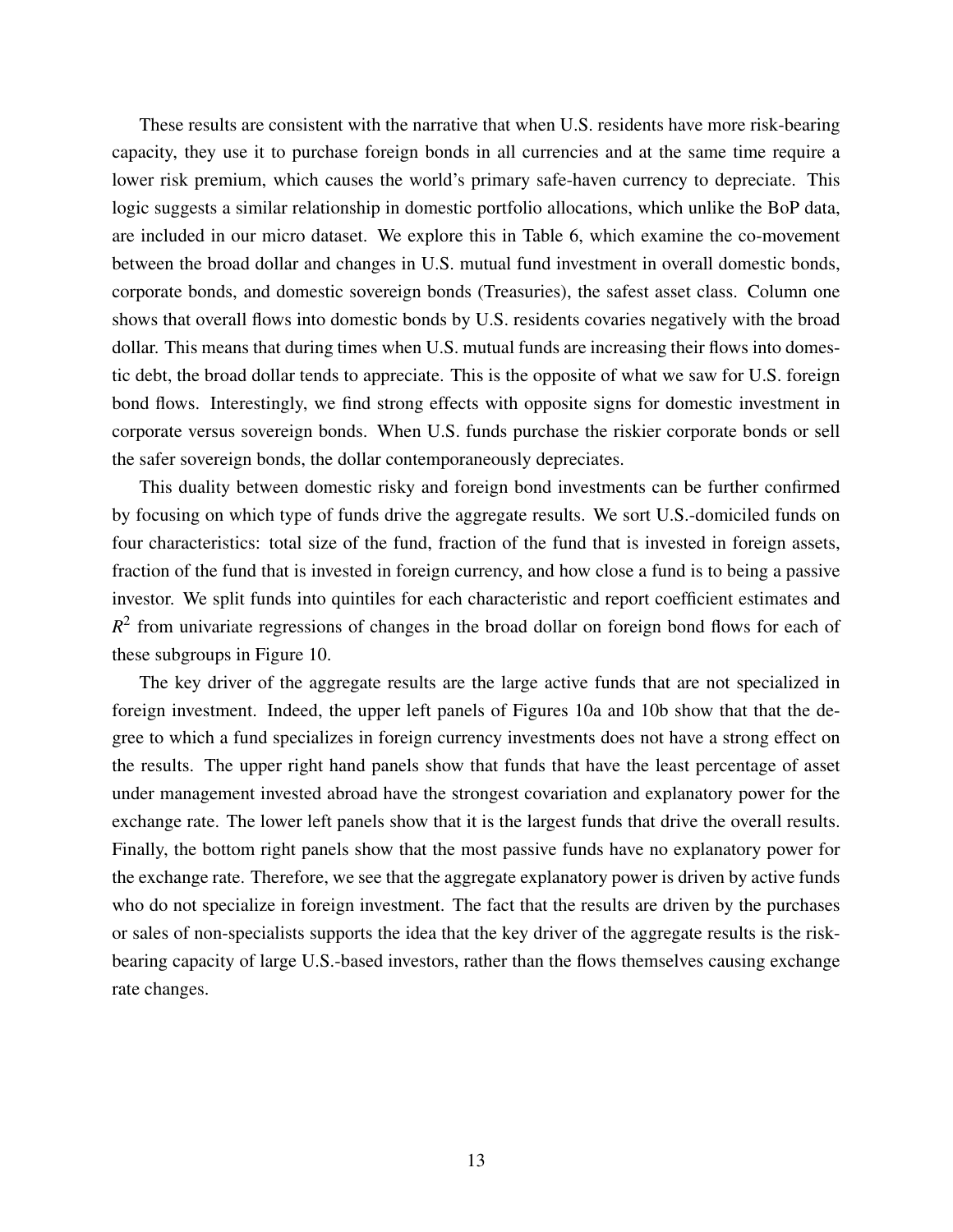### 4 Conclusion

This paper documents a correlation between global risk proxies, U.S. foreign bond purchases, and exchange rates that emerged starting with the global financial crisis. The US dollar, a safe-haven currency, depreciates when risk-appetite is high and when these flows out of the United States increase. And since currencies load heterogeneously on this global risk factor, these relationships explain more than just the broad US dollar, they also explain variation in bilateral currency pairs where one currency is considered "safe" and the other is considered "risky". The reconnect of the global risk proxies has clearly weakened relative to the 2007-2012 period, but appears to remain intact at the end of our sample. The reconnect of the U.S. capital flows, however, appears to have ended by 2018.

While we do not offer a theory of the reconnect nor do we establish a causal link between global risk proxies and U.S. foreign bond purchases, we offer here one possible view of the facts uncovered in this paper. Perhaps currencies began to strongly covary with measures of global risk at the time of the global crisis because of a drastic reduction in global financial intermediation capacity compared to global flows and a repricing of currency risk. This is consistent with the evidence in Du et al. (2017) that persistent CIP deviations have emerged after the crisis. Perhaps U.S. foreign bond purchases become connected with measures of global risk around the same time because that is the unique component of global capital flows whose direction alone reveals whether investors are shifting their portfolio towards riskier foreign securities compared to the ultimate safety of domestic government bonds. This is consistent with the idea that the US dollar's role as a safe asset and international currency has sharply increased since the financial crisis.<sup>17</sup>

Maggiori et al. (2019a,b), for example, provide direct evidence that the dollar's use in several roles, including to denominate corporate bonds and bank loans, has surged since 2008. Such a change would help explain why the factors highlighted in this paper have become relatively more important drivers of the dollar's value after the crisis than they were previously.

<sup>&</sup>lt;sup>17</sup>The role of the dollar as a safe asset has received much theoretical and empirical attention in the literature on the international monetary system. See for example Caballero et al. (2008), Gourinchas et al. (2011), Maggiori (2017), and Farhi and Maggiori (2018).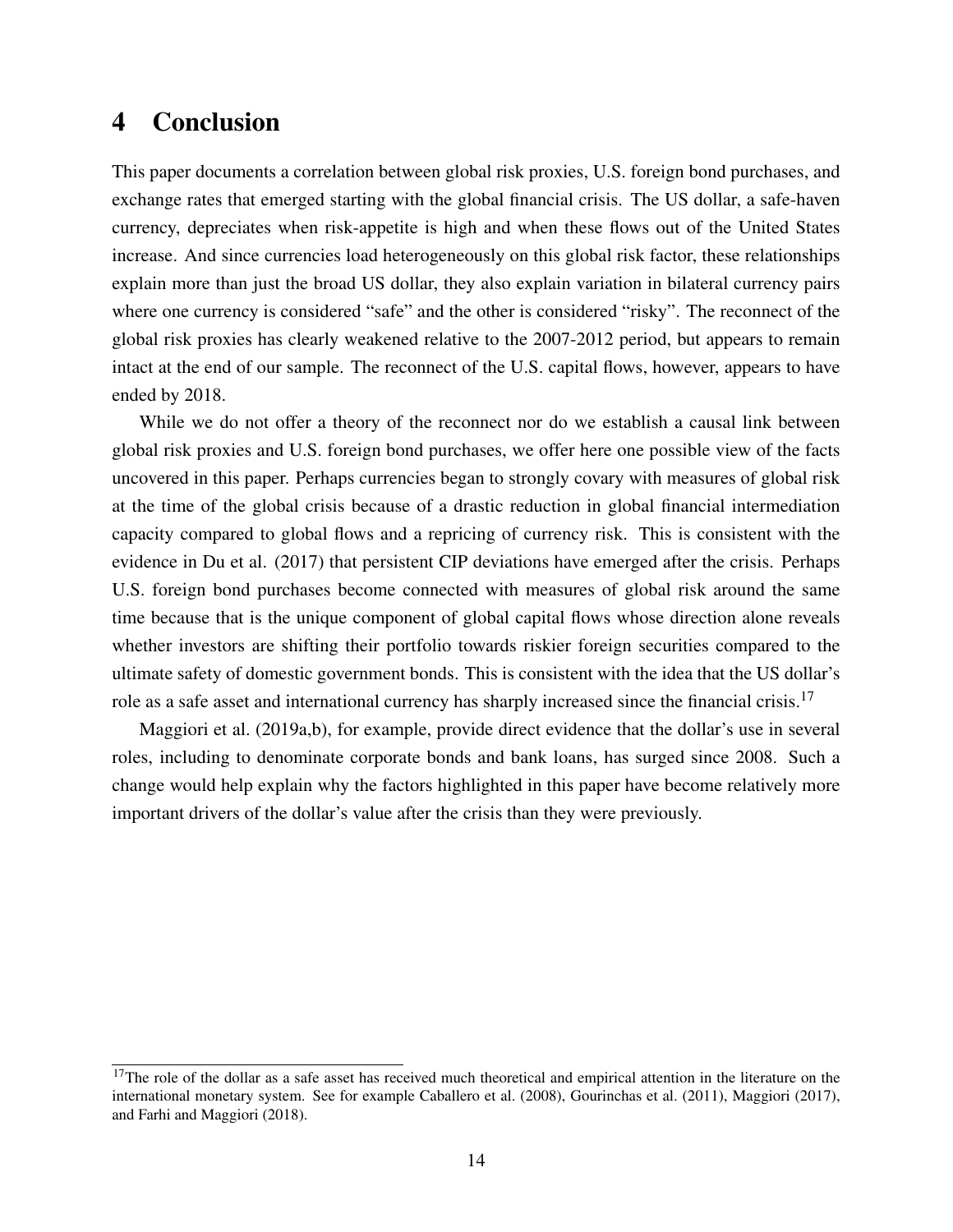### References

- Adrian, Tobias and Piechu Xie, "The Non-U.S. Bank Demand for U.S. Dollar Assets," *Working Paper*, 2019.
- Aloosh, Arash and Geert Bekaert, "Currency factors," *National Bureau of Economic Research Working Paper*, 2019.
- Avdjiev, Stefan, Bryan Hardy, Sebnem Kalemli-Özcan, and Luis Servén, *Gross capital flows by banks, corporates, and sovereigns*, The World Bank, 2018.
- Avdjiev, Stefan, Valentina Bruno, Catherine Koch, and Hyun Song Shin, "The dollar exchange rate as a global risk factor: evidence from investment," *IMF Economic Review*, 2019, pp. 1–23.
- Avdjiev, Stefan, Wenxin Du, Catherine Koch, and Hyun Song Shin, "The dollar, bank leverage and the deviation from covered interest parity," *Forthcoming in American Economic Review: Insights*, 2019.
- Backus, David K. and Gregor W. Smith, "Consumption and real exchange rates in dynamic economies with non-traded goods," *Journal of International Economics*, 1993, *35* (3-4), 297– 316.
- Bergant, Katharina and Martin Schmitz, "Valuation Effects and Capital Flows Security Level Evidence from Euro Area Investors," 2018.
- Broner, Fernando, Tatiana Didier, Aitor Erce, and Sergio L Schmukler, "Gross capital flows: Dynamics and crises," *Journal of Monetary Economics*, 2013, *60* (1), 113–133.
- Bruno, Valentina and Hyun Song Shin, "Capital flows and the risk-taking channel of monetary policy," *Journal of Monetary Economics*, 2015, *71*, 119–132.
- Caballero, Ricardo J and Alp Simsek, "A model of fickle capital flows and retrenchment," *National Bureau of Economic Research Working Paper*, 2016.
- Caballero, Ricardo J, Emmanuel Farhi, and Pierre-Olivier Gourinchas, "An Equilibrium Model of "Global Imbalances" and Low Interest Rates," *American Economic Review*, 2008, *98* (1), 358–393.
- Calomiris, Charles W and Harry Mamaysky, "Monetary Policy and Exchange Rate Returns: Time-Varying Risk Regimes," *National Bureau of Economic Research Working Paper*, 2019.
- Camanho, Nelson, Harald Hau, and Helene Rey, "Global Portfolio Rebalancing Under the Microscope," 2017.
- Chen, Yu-Chin, Kenneth S Rogoff, and Barbara Rossi, "Can exchange rates forecast commodity prices?," *The Quarterly Journal of Economics*, 2010, *125* (3), 1145–1194.
- Coppola, Antonio, Matteo Maggiori, Brent Neiman, and Jesse Schreger, "Redrawing the Map of Global Capital Flows: The Role of Cross-Border Financing and Tax Havens," 2019.
- Diebold, Francis X and Robert S Mariano, "Comparing predictive accuracy," *Journal of Business & economic statistics*, 2002, *20* (1), 134–144.
- Dornbusch, Rudiger, "Expectations and Exchange Rate Dynamics," *Journal of Political Economy*, 1976, *84* (6), 1161.
- Du, Wenxin, Alexander Tepper, and Adrien Verdelhan, "Deviations from covered interest rate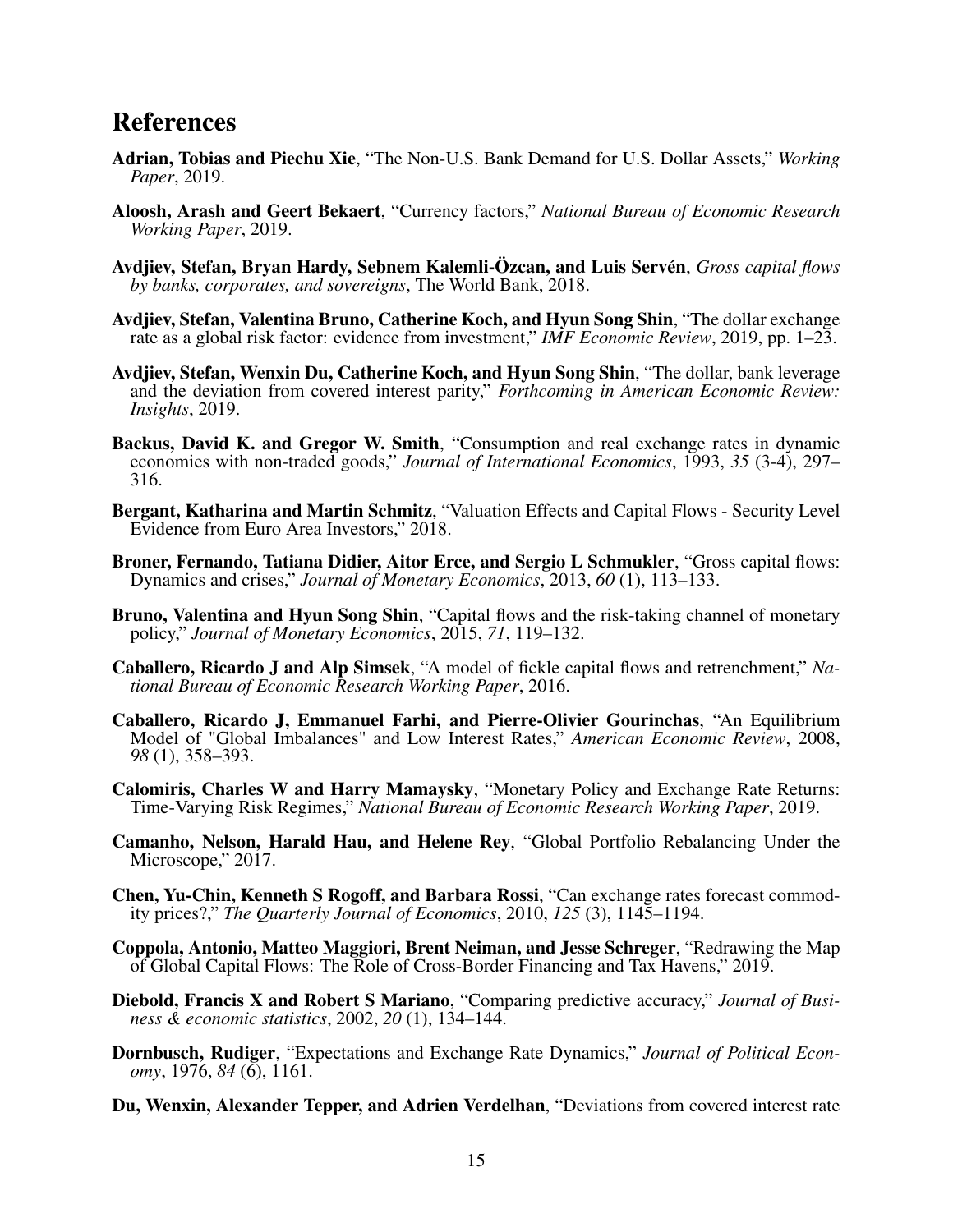parity," *National Bureau of Economic Research Working Paper*, 2017.

- Du, Wenxin, Joanne Im, and Jesse Schreger, "The U.S. Treasury Premium," *Journal of International Economics*, 2018, *112*, 167–181.
- Eichenbaum, Martin, Benjamin K Johannsen, and Sergio Rebelo, "Monetary policy and the predictability of nominal exchange rates," *National Bureau of Economic Research Working Paper*, 2017.
- Engel, Charles and Kenneth D West, "Exchange rates and fundamentals," *Journal of political Economy*, 2005, *113* (3), 485–517.
- Engel, Charles and Steve Pak Yeung Wu, "Liquidity and Exchange Rates: An Empirical Investigation," *National Bureau of Economic Research Working Paper*, 2018.
- Farhi, Emmanuel and Ivan Werning, "Dilemma not trilemma? Capital controls and exchange rates with volatile capital flows," *IMF Economic Review*, 2014, *62* (4), 569–605.
- Farhi, Emmanuel and Matteo Maggiori, "A Model of the International Monetary System," *The Quarterly Journal of Economics*, 2018, *133* (1), 295–355.
- Forbes, Kristin J and Francis E Warnock, "Capital flow waves: Surges, stops, flight, and retrenchment," *Journal of International Economics*, 2012, *88* (2), 235–251.
- Frankel, Jeffrey, "On the Mark: A Theory of Floating Exchange Rates Based on Real Interest Differentials," *American Economic Review*, 1979, *69* (4), 610–22.
- Gabaix, Xavier and Matteo Maggiori, "International Liquidity and Exchange Rate Dynamics," *Quarterly Journal of Economics*, 2015, *3*, 1369–1420.
- Gilchrist, Simon and Egon Zakrajšek, "Credit spreads and business cycle fluctuations," *American Economic Review*, 2012, *102* (4), 1692–1720.
- Gourinchas, Pierre-Olivier and Helene Rey, "International Financial Adjustment," *Journal of Political Economy*, 2007, *115* (4), 665–703.
- Gourinchas, Pierre-Olivier, Nicolas Govillot, and Hélène Rey, "Exorbitant Privilege and Exorbitant Duty," *Working Paper UC Berkeley and LBS*, 2011.
- Hau, Harald and Hélène Rey, "Exchange Rates, Equity Prices, and Capital Flows," *Review of Financial Studies*, 2006, *19* (1), 273–317.
- He, Zhiguo, Bryan Kelly, and Asaf Manela, "Intermediary asset pricing: New evidence from many asset classes," *Journal of Financial Economics*, 2017, *126* (1), 1–35.
- Itskhoki, Oleg and Dmitry Mukhin, "Exchange rate disconnect in general equilibrium," *National Bureau of Economic Research Working Paper*, 2017.
- Jiang, Zhengyang, Arvind Krishnamurthy, and Hanno Lustig, "Foreign safe asset demand and the dollar exchange rate," *National Bureau of Economic Research Working Paper*, 2018.
- Jiang, Zhengyang, Arvind Krishnamurthy, and Hanno Lustig, "Dollar Safety and the Global Financial Cycle," *Available at SSRN 3328808*, 2019.
- Kouri, Pentti J. K., "The Exchange Rate and the Balance of Payments in the Short Run and in the Long Run: A Monetary Approach," *Scandinavian Journal of Economics*, 1976, *78* (2), 280–304.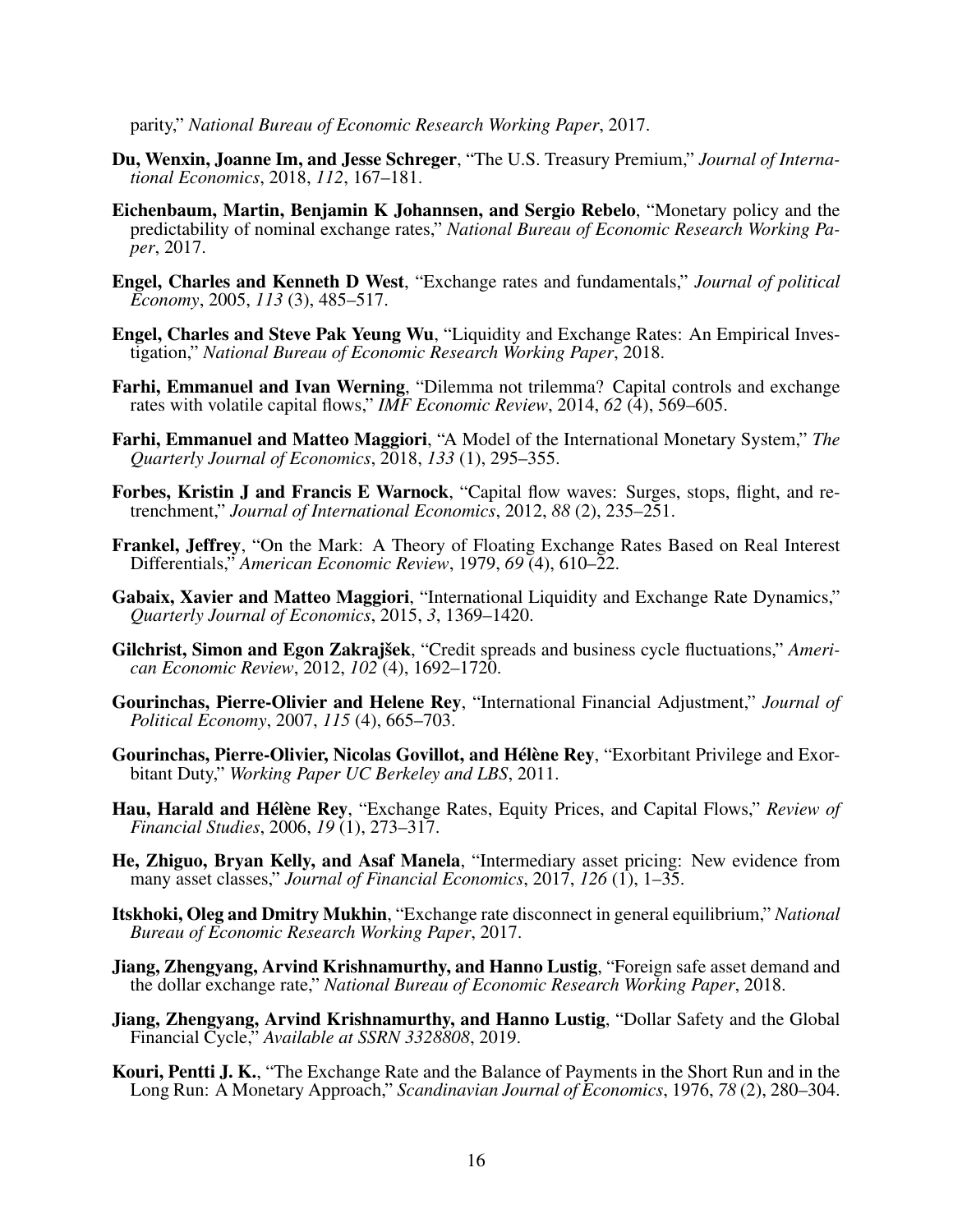- Kremens, Lukas and Ian Martin, "The Quanto Theory of Exchange Rates," *American Economic Review*, 2018.
- Lilley, Andrew and Gianluca Rinaldi, "Currency Risk and Central Banks," *Available at SSRN 3262313*, 2018.
- Maggiori, Matteo, "Financial Intermediation, International Risk Sharing, and Reserve Currencies," *American Economic Review*, 2017, *107* (10), 3038–3071.
- Maggiori, Matteo, Brent Neiman, and Jesse Schreger, "International Currencies and Capital Allocation," *Forthcoming in Journal of Political Economy*, 2019.
- Maggiori, Matteo, Brent Neiman, and Jesse Schreger, "The Rise of the Dollar and Fall of the Euro as International Currencies," in "AEA Papers and Proceedings," Vol. 109 2019, pp. 521–26.
- Meese, Richard A and Kenneth Rogoff, "Empirical exchange rate models of the seventies: Do they fit out of sample?," *Journal of international economics*, 1983, *14* (1-2), 3–24.
- Miranda-Agrippino, Silvia and Hélene Rey, "US monetary policy and the global financial cycle," *National Bureau of Economic Research Working Paper*, 2018.
- Molodtsova, Tanya and David H. Papell, "Out-of-sample exchange rate predictability with Taylor rule fundamentals," *Journal of International Economics*, 2009, *77* (2), 167 – 180.
- Niepmann, Friederike and Tim Schmidt-Eisenlohr, "Institutional Investors, the Dollar, and US Credit Conditions," *FRB International Finance Discussion Paper*, 2019, (1246).
- Rossi, Barbara, "Exchange rate predictability," *Journal of economic literature*, 2013, *51* (4), 1063–1119.
- Schmitt-Grohé, Stephanie and Martín Uribe, "Exchange Rates and Uncovered Interest Differentials: The Role of Permanent Monetary Shocks," *National Bureau of Economic Research Working Paper*, 2018.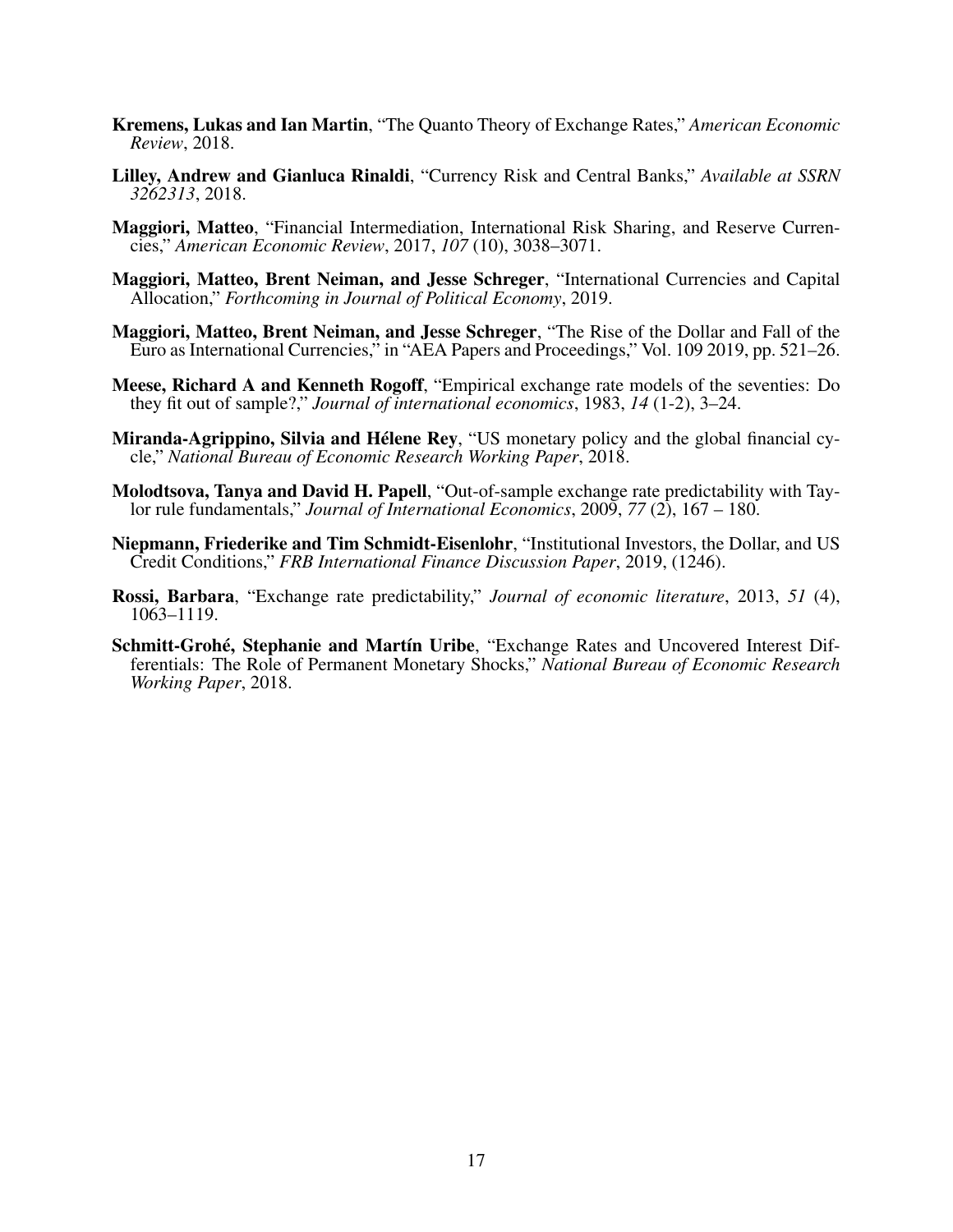| $\overline{R^2}$ | <b>AUD</b>     | <b>CAD</b>     | <b>CHF</b>     | <b>EUR</b>     | <b>GBP</b>     | <b>JPY</b> | <b>NOK</b> | <b>NZD</b>     | <b>SEK</b> | <b>USD</b> |
|------------------|----------------|----------------|----------------|----------------|----------------|------------|------------|----------------|------------|------------|
| <b>AUD</b>       |                | $\overline{2}$ | 24             | 17             | 5              | 34         |            | 4              | 7          | 23         |
| <b>CAD</b>       | $\overline{2}$ |                | 14             | 9              | $\overline{2}$ | 36         | $\theta$   | $\overline{0}$ | 2          | 30         |
| <b>CHF</b>       | 24             | 14             |                | $\overline{4}$ | 7              | 12         | 20         | 11             | 10         | 1          |
| <b>EUR</b>       | 17             | 9              | $\overline{4}$ |                | 2              | 19         | 17         | 5              | 6          | 7          |
| <b>GBP</b>       | 5              | $\overline{2}$ | 7              | 2              |                | 25         | 3          | 1              | $\Omega$   | 20         |
| <b>JPY</b>       | 34             | 36             | 12             | 19             | 25             |            | 35         | 22             | 26         | 9          |
| <b>NOK</b>       |                | $\theta$       | 20             | 17             | 3              | 35         |            | 1              | 5          | 24         |
| <b>NZD</b>       | 4              | $\theta$       | 11             | 5              | 1              | 22         |            |                |            | 12         |
| <b>SEK</b>       | 7              | $\overline{2}$ | 10             | 6              | $\theta$       | 26         | 5          | 1              |            | 13         |
| <b>USD</b>       | 23             | 30             |                | 7              | 20             | 9          | 24         | 12             | 13         |            |
| <b>Mean</b>      | 13             | 10             | 11             | 10             | 7              | 24         | 12         | 6              | 8          | 16         |

Table 1: G10 Bilateral Exchange Rates and Change in GZ Spreads, 2007-2018

Notes: This table reports the  $R^2$  of regressions of the form  $\Delta e_{i,j,t} = \alpha + \beta f_t + \varepsilon_t$ , where  $\Delta e_{i,j,t}$  is the monthly change in the bilateral exchange rate of the currency in row *<sup>i</sup>* and column *<sup>j</sup>*, and *<sup>f</sup><sup>t</sup>* is the change in U.S. corporate bond spreads, taken from Gilchrist and Zakrajšek (2012). Exchange rate data are from Thomson Reuters Datastream and bond position data are from the IMF Balance of Payments database. Data is measured monthly from 2007-2018.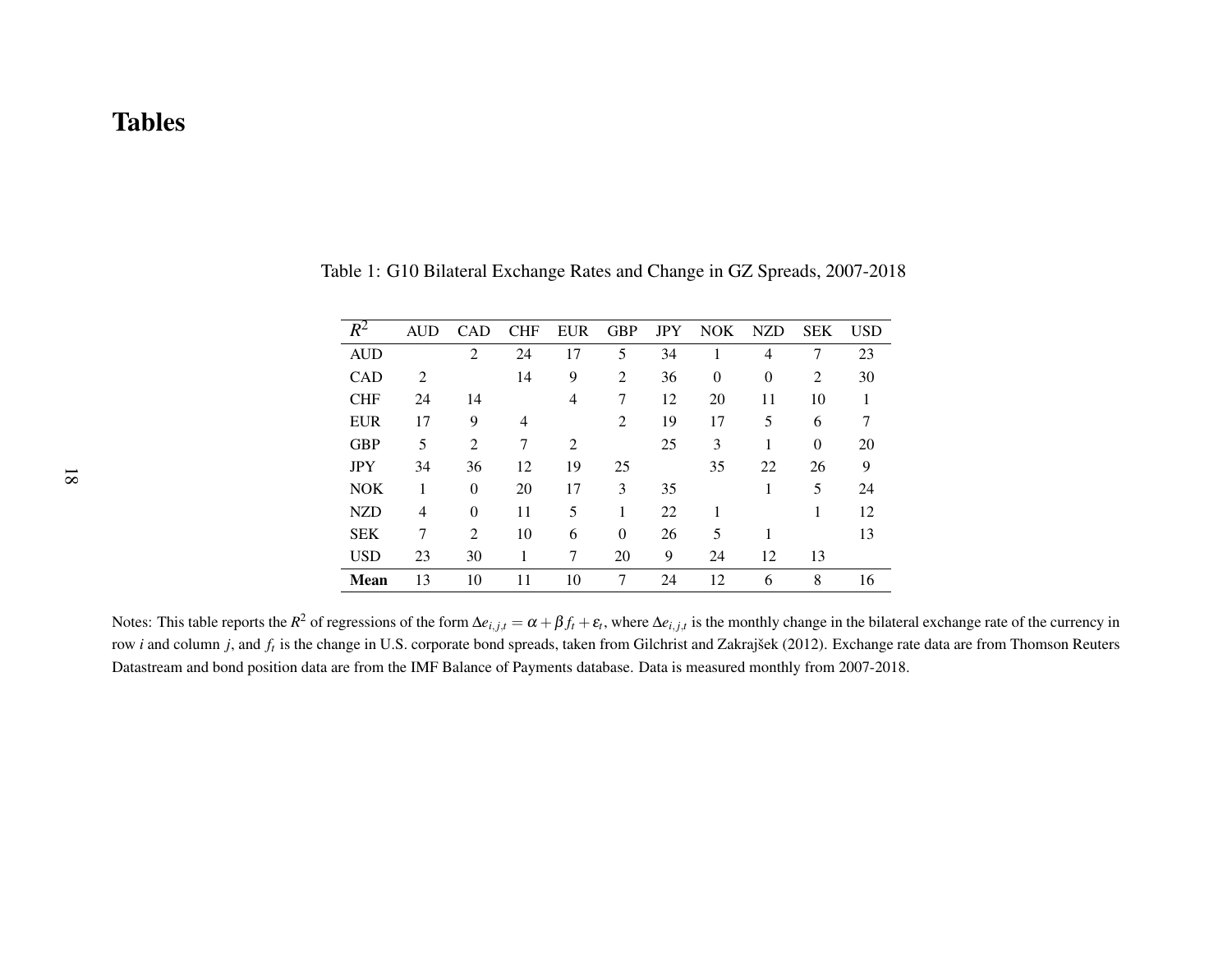|                                                                                 | $\overline{\Delta e}^B_{USD}$ | $\Delta e^B_{USD}$ | $\Delta e^B_{USD}$     | $\overline{\Delta e}^B_{USD}$ | $\Delta e^{B}_{USD}$ |  |  |  |
|---------------------------------------------------------------------------------|-------------------------------|--------------------|------------------------|-------------------------------|----------------------|--|--|--|
| Model                                                                           |                               | <b>UIP</b>         | Backus-Smith           | Monetary                      | <b>Taylor Rule</b>   |  |  |  |
|                                                                                 | Panel A: 1977-2006            |                    |                        |                               |                      |  |  |  |
| U.S. Flows                                                                      | 0.086                         |                    |                        |                               |                      |  |  |  |
|                                                                                 | (0.14)                        |                    |                        |                               |                      |  |  |  |
| $i_{t-1}^{US} - \bar{i}_{t-1}$                                                  |                               | $-0.53**$          |                        |                               |                      |  |  |  |
|                                                                                 |                               | (0.22)             |                        |                               |                      |  |  |  |
| $\pi_t^{US} - \bar{\pi}_t$                                                      |                               |                    | $-2.5*$                | $-0.25$                       | $-0.82$              |  |  |  |
|                                                                                 |                               |                    | (1.3)                  | (0.84)                        | (0.83)               |  |  |  |
| $\Delta c_t^{US} - \overline{\Delta c_t}$                                       |                               |                    | 1.1                    |                               |                      |  |  |  |
|                                                                                 |                               |                    | (1.3)                  |                               |                      |  |  |  |
| $\Delta y_t^{US} - \overline{\Delta y_t}$                                       |                               |                    |                        | $-0.13$                       |                      |  |  |  |
|                                                                                 |                               |                    |                        | (0.30)                        |                      |  |  |  |
| $\widetilde{y}_t^{US} - \overline{\widetilde{y}}_t$                             |                               |                    |                        |                               | 0.56                 |  |  |  |
|                                                                                 |                               |                    |                        |                               | (0.43)               |  |  |  |
| Obs.                                                                            | 108                           | 108                | 47                     | 108                           | 108                  |  |  |  |
| $R^2$                                                                           | 0.00                          | 0.07               | 0.10                   | 0.00                          | 0.08                 |  |  |  |
|                                                                                 |                               |                    | Panel B: 2007Q1-2019Q2 |                               |                      |  |  |  |
| U.S. Flows                                                                      | $0.85***$                     |                    |                        |                               |                      |  |  |  |
|                                                                                 | (0.16)                        |                    |                        |                               |                      |  |  |  |
| $i_{t-1}^{US} - \bar{i}_{t-1}$                                                  |                               | $1.3**$            |                        |                               |                      |  |  |  |
|                                                                                 |                               | (0.61)             |                        |                               |                      |  |  |  |
| $\pi_t^{US} - \bar{\pi}_t$                                                      |                               |                    | $2.5***$               | $2.8***$                      | $2.9***$             |  |  |  |
|                                                                                 |                               |                    | (0.65)                 | (0.57)                        | (0.54)               |  |  |  |
| $\Delta c_t^{US} - \overline{\Delta c_t}$                                       |                               |                    | $-0.75$                |                               |                      |  |  |  |
|                                                                                 |                               |                    | (1.28)                 |                               |                      |  |  |  |
| $\Delta y_t^{US} - \overline{\Delta y}_t$                                       |                               |                    |                        | 0.50                          |                      |  |  |  |
|                                                                                 |                               |                    |                        | (1.17)                        |                      |  |  |  |
| $\widetilde{\widetilde{v}_{t}}^{US} - \overline{\widetilde{\widetilde{v}}_{t}}$ |                               |                    |                        |                               | 0.0063               |  |  |  |
|                                                                                 |                               |                    |                        |                               | (0.099)              |  |  |  |
| Obs.                                                                            | 50                            | 50                 | 50                     | 50                            | 50                   |  |  |  |
| $R^2$                                                                           | 0.32                          | 0.08               | 0.15                   | 0.15                          | 0.15                 |  |  |  |

Table 2: Broad Dollar, Capital Flows, and Macro Fundamentals

Notes: This table reports regressions results of the form  $\Delta e_{USD,t}^B = \alpha + \beta X_t + \varepsilon_t$ , where  $\Delta e_{USD,t}^B$  is the quarterly change in the broad US dollar and  $X_t$  captures various macroeconomic variables. For our baseline regressions,  $X_t$  is "U.S. Flows," net purchases of foreign bonds by the United States, normalized as a percentage of the value of the United States' foreign bond investment at the end of the prior quarter. For the "UIP" model,  $X_t$  is the lagged interest rate spread between the United States and the average of the other G10 countries. For the "Monetary" model,  $X_t$  contains two variables, the mean inflation difference between the United States and the other G10 countries and the mean growth difference between the United States and the other G10 countries. For "Taylor Rule", *X<sup>t</sup>* contains the (relative value of) the two variables in a Taylor Rule, the mean inflation difference between the United States and the other G10 countries and the mean output gap differential between the United States and the other G10 countries. All macroeconomic variables are computed as the difference between the quarterly observation for the United States versus the average of all other G10 countries. Panel (A) reports regression results from 1977:Q1-2006:Q4 and Panel (B) reports regression results from 2007:Q1-2019:Q2. Exchange rate data are from Thomson Reuters Datastream, international investment data are from the IMF Balance of Payments, and macroeconomic data are from the IMF International Financial Statistics Database.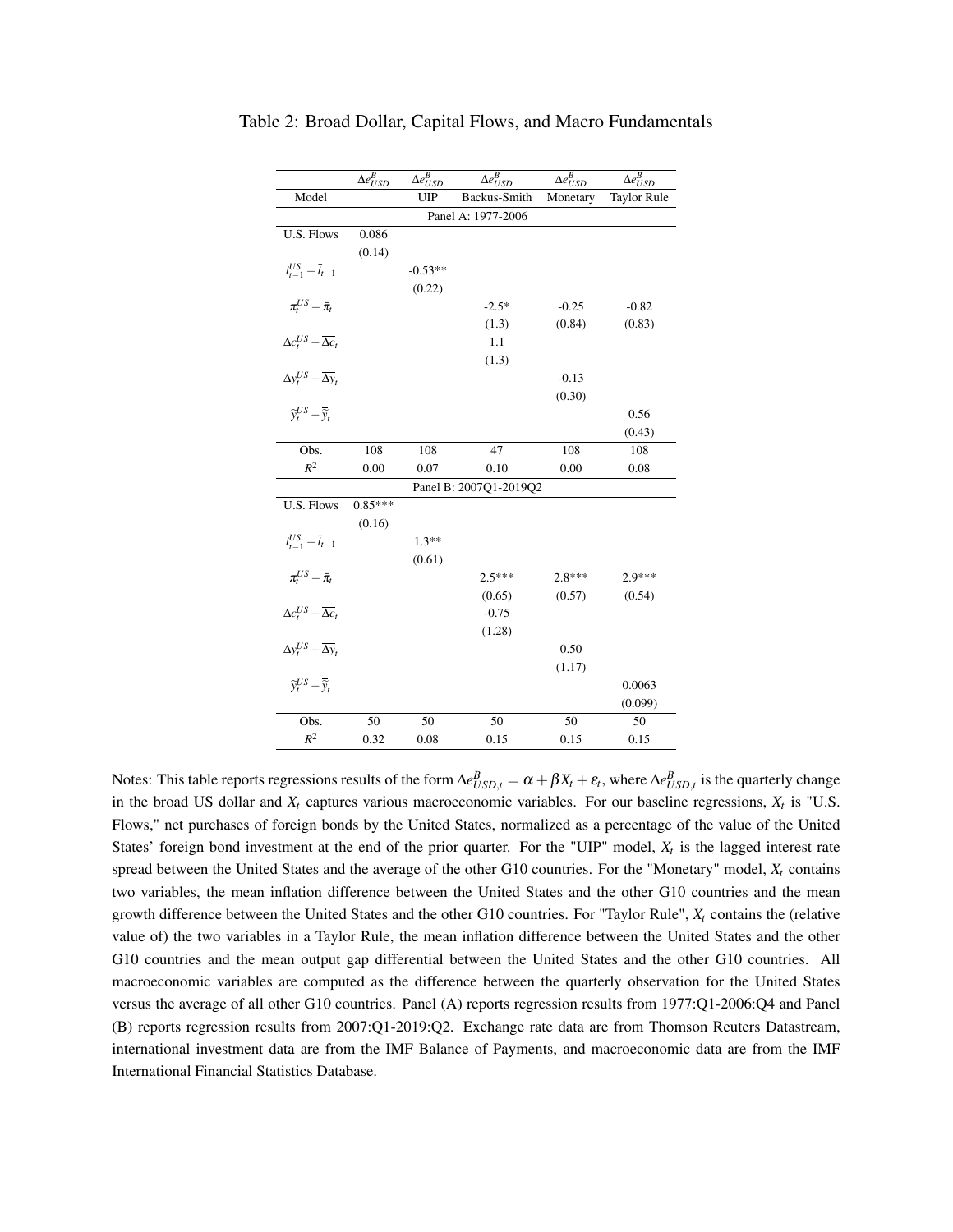|                                 | $\Delta e^B_{USD}$ | $\Delta e^B_{USD}$ | $\Delta e^B_{USD}$ |
|---------------------------------|--------------------|--------------------|--------------------|
|                                 | 1977-2006          | 2007-2017          | 2007-2017          |
|                                 | BoP                | <b>BoP</b>         | Morningstar        |
| U.S. Purchases of Foreign Bonds | 0.091              | $0.86***$          | $0.50***$          |
|                                 | (0.13)             | (0.16)             | (0.08)             |
| Constant                        | $-0.0016$          | $-0.013**$         | $-0.014**$         |
|                                 | (0.0045)           | (0.0060)           | (0.0055)           |
| <b>Observations</b>             | 120                | 44                 | 44                 |
| $R^2$                           | 0.00               | 0.33               | 0.39               |

### Table 3: Broad US Dollar and U.S. Purchases of Foreign Bonds

Notes: This table reports regressions results of the form  $\Delta e_{USD,t}^B = \alpha + \beta f_t + \varepsilon_t$ , where  $\Delta e_{USD,t}^B$  is the quarterly change in the broad US dollar and *f<sup>t</sup>* is a particular measure of capital flows listed in the first column of the table. Purchases of bonds are normalized by the stock of holdings of that asset at the end of the previous quarter. The BoP measure is defined as net purchases of foreign bonds by the United States, where transactions are recorded at their current value during the quarter, normalized as a percentage of the United States' value of foreign bond investment at the end of the prior quarter. The Morningstar measure defines net purchases of foreign bonds as the change in the quantity of each foreign bond held multiplied by the prior quarter's end of period price, normalized as a percentage of the value of mutual fund foreign bond investment at the end of the prior quarter.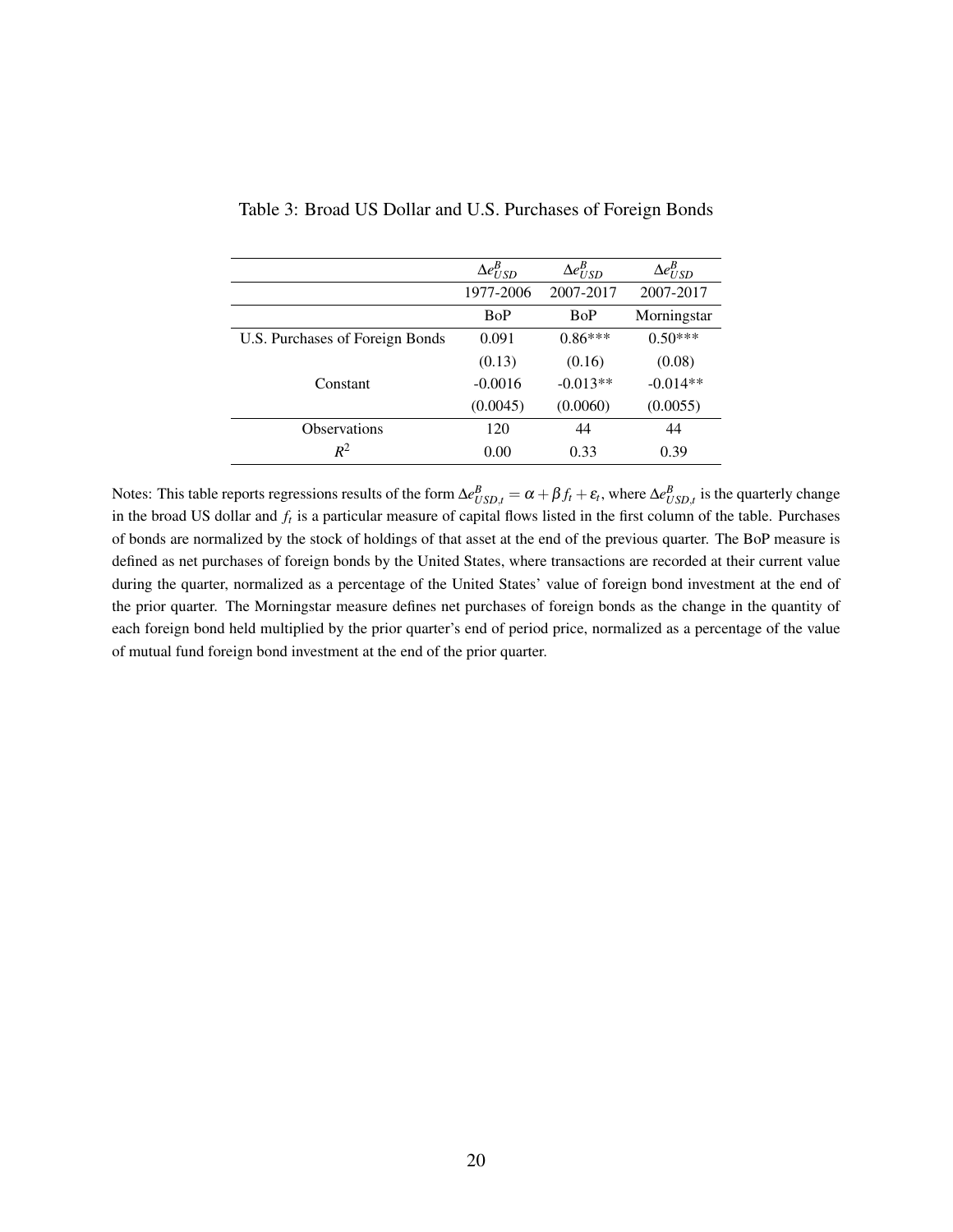|            | <b>Restricted Regression</b> |       | <b>Unrestricted Regression</b> |              |                |                |
|------------|------------------------------|-------|--------------------------------|--------------|----------------|----------------|
| Currencies | US to all ex.                | $R^2$ | US to all ex.                  | US to        | $\mathbb{R}^2$ | Partial- $R^2$ |
|            | Country i                    |       | Country i                      | Country i    |                |                |
| <b>AUD</b> | $-0.82***$                   | 0.44  | $-0.55***$                     | $-0.31**$    | 0.53           | 0.09           |
| <b>BRL</b> | $-0.85***$                   | 0.29  | $-0.88***$                     | 0.081        | 0.30           | 0.01           |
| CAD        | $-0.47***$                   | 0.31  | $-0.46***$                     | $-0.03$      | 0.31           | 0.00           |
| <b>CHF</b> | $-0.26*$                     | 0.09  | $-0.28**$                      | $0.12**$     | 0.17           | 0.08           |
| <b>COP</b> | $-0.71***$                   | 0.29  | $-0.55***$                     | $-0.26**$    | 0.34           | 0.05           |
| <b>CZK</b> | $-0.57***$                   | 0.20  | $-0.58***$                     | $-0.0068***$ | 0.29           | 0.09           |
| <b>DKK</b> | $-0.38***$                   | 0.16  | $-0.37***$                     | $-0.0036$    | 0.16           | 0.00           |
| <b>EUR</b> | $-0.32*$                     | 0.09  | $-0.062$                       | $-0.22*$     | 0.19           | 0.10           |
| <b>GBP</b> | $-0.58***$                   | 0.36  | $-0.52**$                      | $-0.08$      | 0.37           | 0.01           |
| <b>IDR</b> | $-0.35**$                    | 0.16  | $-0.34*$                       | $-0.1$       | 0.18           | 0.02           |
| <b>ILS</b> | $-0.31***$                   | 0.13  | $-0.31***$                     | 0.0037       | 0.13           | 0.00           |
| <b>INR</b> | $-0.42***$                   | 0.31  | $-0.42***$                     | $-0.017$     | 0.32           | 0.01           |
| <b>JPY</b> | 0.042                        | 0.00  | 0.039                          | 0.0098       | 0.00           | 0.00           |
| <b>KRW</b> | $-0.60***$                   | 0.40  | $-0.61***$                     | 0.021        | 0.41           | 0.01           |
| <b>MXN</b> | $-0.54***$                   | 0.24  | $-0.55***$                     | 0.01         | 0.24           | 0.00           |
| <b>MYR</b> | $-0.27***$                   | 0.12  | $-0.26***$                     | $-0.0066$    | 0.12           | 0.00           |
| <b>NOK</b> | $-0.69***$                   | 0.34  | $-0.58***$                     | $-0.11***$   | 0.41           | 0.07           |
| <b>NZD</b> | $-0.66***$                   | 0.36  | $-0.64***$                     | $-0.015$     | 0.36           | 0.00           |
| PLN        | $-0.81***$                   | 0.28  | $-0.69***$                     | $-0.046*$    | 0.30           | 0.02           |
| <b>RUB</b> | $-0.70***$                   | 0.17  | $-0.68***$                     | $-0.076$     | 0.18           | 0.01           |
| <b>SEK</b> | $-0.63***$                   | 0.33  | $-0.46***$                     | $-0.12**$    | 0.38           | 0.05           |
| SGD        | $-0.24***$                   | 0.20  | $-0.25***$                     | 0.0044       | 0.20           | 0.00           |
| <b>TRY</b> | $-0.52**$                    | 0.19  | $-0.48**$                      | $-0.17**$    | 0.24           | 0.05           |
| ZAR        | $-0.54***$                   | 0.18  | $-0.28$                        | $-0.20***$   | 0.37           | 0.19           |
| Average    |                              | 0.23  |                                |              | 0.26           | 0.04           |

Table 4: Bilateral Exchange Rates with the US Dollar, Global and Idiosyncratic Factors

Notes: The dependent variable of each regression in the left panel is the log change in each foreign currency against the US dollar, defined such that a negative value corresponds to an appreciation of the non-US dollar currency. The average  $R^2$  is the mean  $R^2$  from separate regressions for each currency. The regressor titled "U.S. to All ex. Country i" is the percentage increase in foreign bond investment in all countries which are not the natural issuer of the currency, while the regressor titled "US to Country i" is the percentage increase in foreign bond investment in all countries which are the natural issuer of the currency. A negative coefficient for "U.S. to All ex. Country i" indicates that the listed currency appreciates against the US dollar when the United States is purchasing foreign bonds. A negative coefficient for "U.S. to Country i" indicates that the listed currency appreciates against the US dollar when the United States is purchasing that country's bonds. Units are defined as percentage changes, as described in section A.3.2. All regressions are conducted at a quarterly frequency. The sample period for all regressions is from 2007:Q1 to 2017:Q4. Standard errors are calculated allowing for heteroskedasticity. \*p< 0:1; \*\*p< 0:05; \*\*\*p< 0:01. Exchange rate data are from Thomson Reuters Datastream and bond position data are from Morningstar.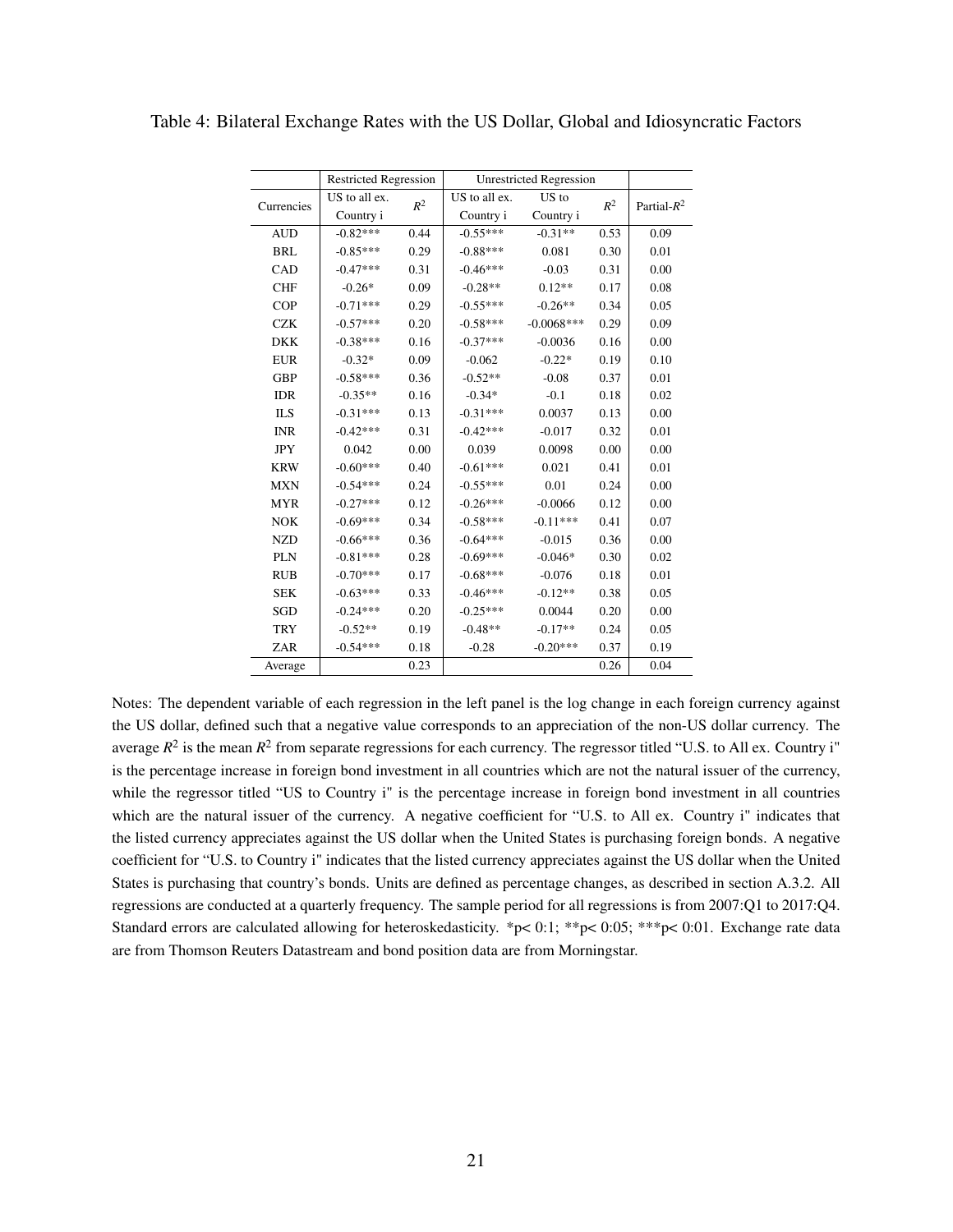|                     |        | $\bar{\Delta e^{B}_{USD}}$ | $\Delta \overline{e^B_{USD}}$ | $\Delta \overline{e^{B}_{USD}}$ | $\Delta e^{\overline{B}}_{USD}$ | $\Delta e^{\overline{B}}_{USD}$ |
|---------------------|--------|----------------------------|-------------------------------|---------------------------------|---------------------------------|---------------------------------|
|                     | USD    | $0.36***$                  | $0.43***$                     |                                 |                                 |                                 |
|                     |        | (0.072)                    | (0.069)                       |                                 |                                 |                                 |
| Corporates          | NonUSD | $-0.034$                   |                               | 0.085                           |                                 |                                 |
|                     |        | (0.068)                    |                               | (0.065)                         |                                 |                                 |
|                     | USD    | $-0.0024$                  |                               |                                 | 0.15                            |                                 |
|                     |        | (0.12)                     |                               |                                 | (0.12)                          |                                 |
| Sovereigns          | NonUSD | $0.16**$                   |                               |                                 |                                 | $0.24***$                       |
|                     |        | (0.069)                    |                               |                                 |                                 | (0.066)                         |
| <b>Observations</b> |        | 44                         | 44                            | 44                              | 44                              | 44                              |
| $R^2$               |        | 0.42                       | 0.35                          | 0.03                            | 0.04                            | 0.22                            |

Table 5: US Dollar and Subcomponents of U.S. Outflows

Notes: This table reports regressions results of the form  $\Delta e_{USD}^B = \alpha + \beta f_t + \varepsilon_t$ , where  $\Delta e_{USD,t}^B$  is the quarterly change in the broad dollar and *f<sup>t</sup>* is a particular measure of capital flows. All variables are defined as U.S. purchases of foreign securities belonging to a particular category, scaled by U.S. holdings of bonds belonging to that category at the end of the previous quarter. "Corporates" refers to corporate debt, "Sovereigns" refers to sovereign debt, "USD" indicates that the bond is denominated in US dollars, and "NonUSD" indicates that the bond is denominated in a currency other than the US dollar. Each row refers to a bond in the relevant category, a bond included in Corporates, USD indicates U.S. purchases of corporate debt issued by a non-US firm denominated in a currency other than the US dollar. All other variables are defined equivalently. The sample period for all regressions is from 2007:Q1 to 2017:Q4. Standard errors are calculated allowing for heteroskedasticity. \*p< 0:1; \*\*p< 0:05; \*\*\*p< 0:01. Exchange rate data are from Thomson Reuters Datastream and bond position data are from Morningstar.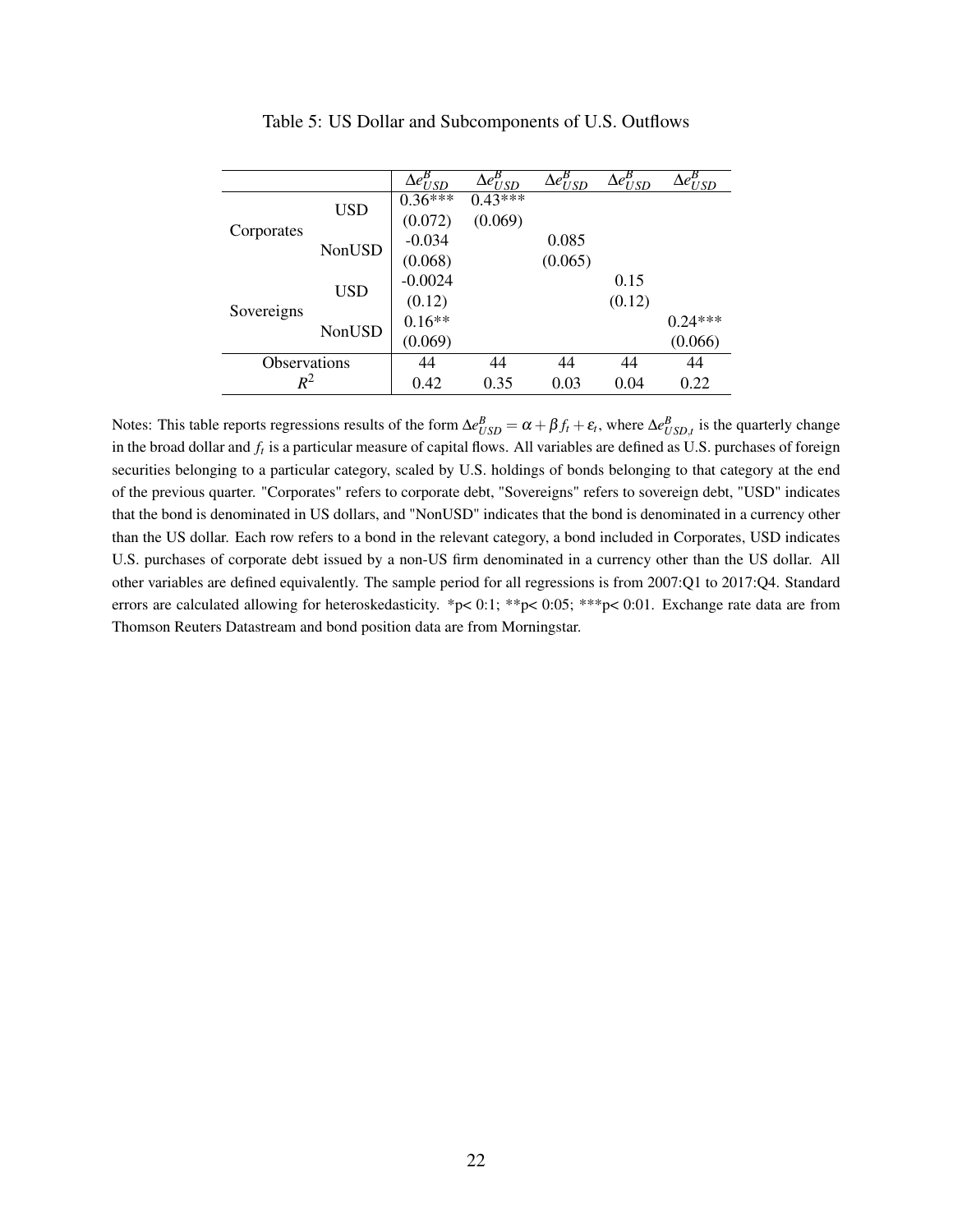|                                | 7 S D     | $\bar{\Delta}e_{I/\underline{SD}}^{B}$ |            |
|--------------------------------|-----------|----------------------------------------|------------|
| <b>All United States Bonds</b> | $-0.51**$ |                                        |            |
|                                | (0.24)    |                                        |            |
| Sovereign Bonds                |           | $-0.27***$                             |            |
|                                |           | (0.082)                                |            |
| Corporate Bonds                |           |                                        | $0.76**$   |
|                                |           |                                        | (0.25)     |
| Constant                       | 0.0078    | 0.0075                                 | $-0.020**$ |
|                                | (0.0065)  | (0.0060)                               | (0.0081)   |
| <b>Observations</b>            | 44        | 44                                     | 44         |
| $R^2$                          | 0.10      | 0.20                                   | 0.21       |

Table 6: The Broad Dollar and U.S. Domestic Investment

Notes: This table reports regressions results of the form  $\Delta e_{USD}^B = \alpha + \beta f_t + \varepsilon_t$ , where  $\Delta e_{USD,t}^B$  is the quarterly change in the broad dollar and  $f_t$  is a particular measure of capital flows. "All United States Bonds" refers to U.S. domiciled mutual fund purchases of U.S. debt, scaled by the value all holdings of U.S. bonds by U.S. mutual funds at the end of the previous quarter. "Sovereign Bonds" and "Corporate Bonds" are defined equivalently, restricting the sample to the universe ofdebt issued by the U.S. Federal Government and U.S. corporations, respectively. Exchange rate data are from Thomson Reuters Datastream and bond position dataare from Morningstar.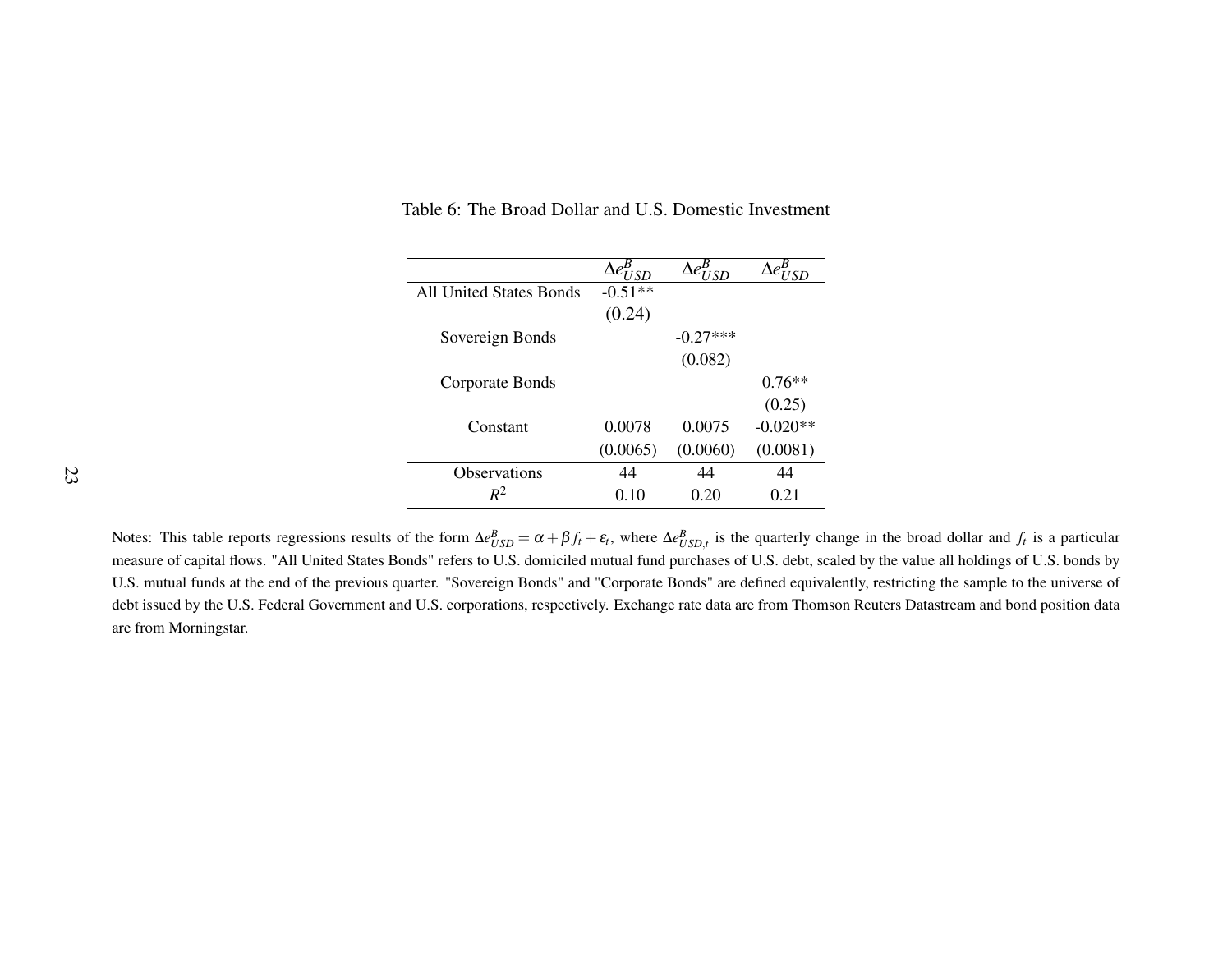### Figures



Figure 1: Exchange Rate Disconnect, 1977-2006

Notes: This figure plots the relationship between various macroeconomic variables and quarterly changes in the broad dollar exchange rate from 1977-2006. Changes in the broad dollar are reported on the y-axis and the relevant macroeconomic quantity is reported on the x-axis. A positive change in the broad dollar indicates dollar depreciation, and a rightward move in the x-axis corresponds to a higher level for the United States minus the G10 countries. Panel A tests the UIP model, using the average lagged interest rate differential in the United States relative to the mean of the other G10 economies. Panel B looks at the equivalent in the U.S. inflation rate relative to the inflation rate of the other G10 economies. Panel C uses the change in U.S. corporate bond spreads, taken from Gilchrist and Zakrajšek (2012). Panel D looks at U.S. purchases of foreign bonds by the United States, normalized as a percentage of the United States' value of foreign bond investment at the end of the prior quarters. The  $R^2$ s of these regressions are 0.06, 0.00, 0.00 and 0.00 respectively. Exchange rate data are from Thomson Reuters Datastream and macroeconomic data are from the IMF International Financial Statistics Database.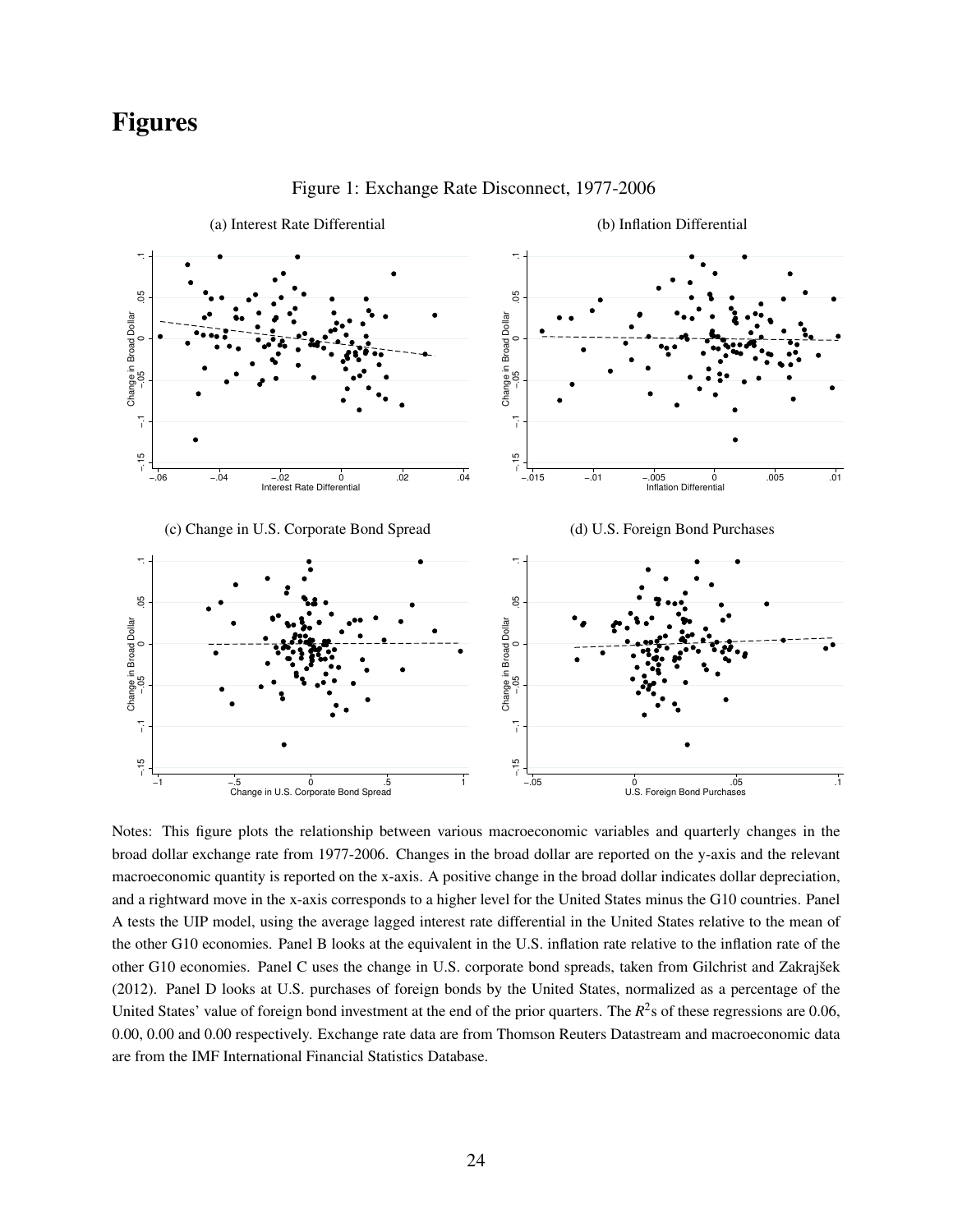Figure 2: Reconnect of The Broad Dollar and Risk Measures:  $R^2$ 's



(a) 10-Year Rolling Window

(b) 5-Year Rolling Window



Notes: The figures show the 120- and 60- month rolling  $R^2$  for regressions of the average log change in the US dollar versus the other G10 currencies against various indicators of risk. The regression specification is  $\Delta e_{USD,t}^B = \alpha + \beta X_t + \varepsilon_t$ , where  $X_t$  corresponds to different variables depending on the model in question. For "VXO," *Xt* is the monthly change in the log transformation of an index of implied volatility on the stocks in the S&P100, from the CBOE. For "S&P500,"  $X_t$  is the log total return on the S&P500 index. For "Treasury Premium,"  $X_t$  is the change in the one-year Treasury Premium, the average one-year tenor CIP deviation between developed country government bonds and U.S. Treasuries from Du et al. (2018). For "GZ Spread," *X<sup>t</sup>* is the U.S. corporate bond credit spread, taken from Gilchrist and Zakrajšek (2012). For "Intermediaries," *X<sup>t</sup>* is the value-weighted return on a portfolio of NY Fed primary dealers' holding companies and is taken from He et al. (2017). For "Global Return Factor," *X<sup>t</sup>* is the global factor in world asset prices constructed by Miranda-Agrippino and Rey (2018).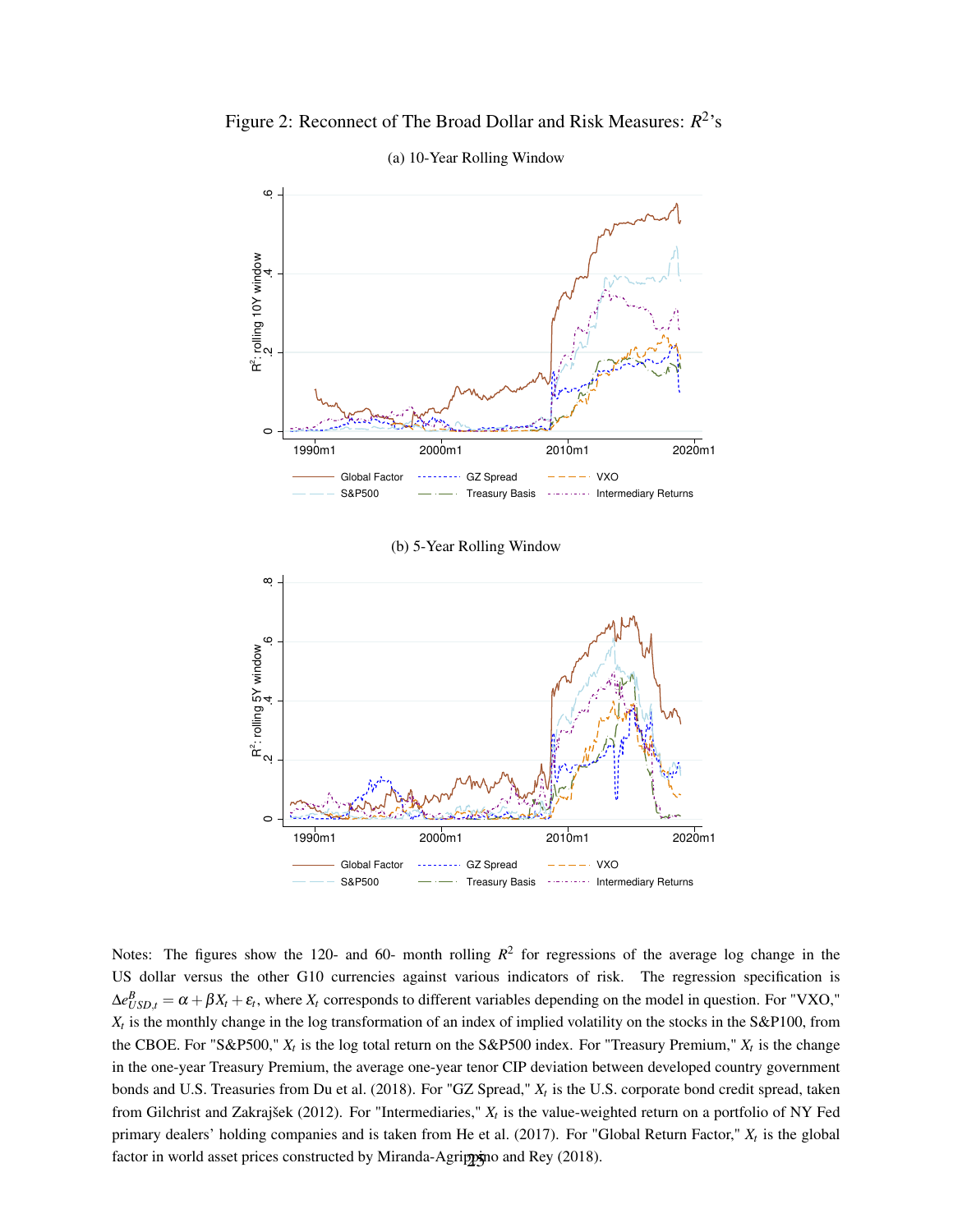

Figure 3: Reconnect of The Broad Dollar and Risk Measures:  $\beta$ 's

Notes: The figure shows the 60 month rolling  $\beta$  for regressions of the average log change in the US dollar versus the other G10 currencies against various indicators of risk, normalized as z-scores. The regression specification is  $\Delta e_{USD,t}^B = \alpha + \beta X_t + \varepsilon_t$ , where  $X_t$  corresponds to different variables depending on the model in question. For "VXO," *Xt* is the quarterly change in the log transformation of an index of implied volatility on the stocks in the S&P100, from the CBOE. For "S&P500,"  $X_t$  is the log total return on the S&P500 index. For "GZ Spread,"  $X_t$  is the U.S. corporate bond credit spread, taken from Gilchrist and Zakrajšek (2012). For "Global Factor," *X<sup>t</sup>* is the global factor in world asset prices constructed by Miranda-Agrippino and Rey $26018$ ). The shaded errors correspond to 95% confidence intervals, calculated using heteroskedasticity robust standard errors.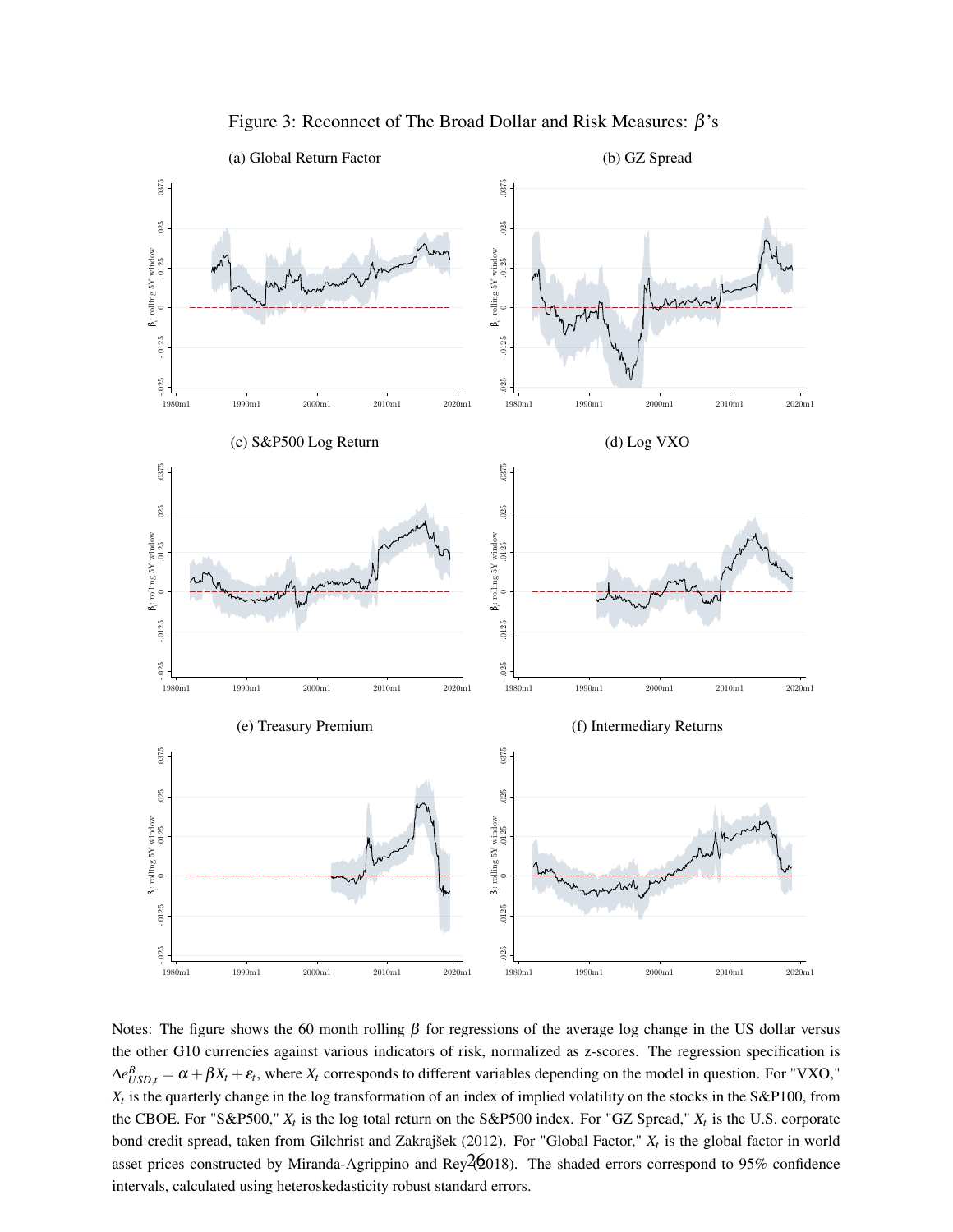Figure 4: Reconnect of Bilateral Exchange Rates and GZ Spread,  $\beta$ 's for 2007-2018



Notes: This figure reports the coefficient estimate of the following regression specification:  $\Delta e_{i,t}^{\$} = \alpha_i + \beta_i f_t + \varepsilon_t$ , where  $\Delta e_{i,t}^{\$}$  is the monthly change in the log bilateral exchange rate against the US dollar and*ft* is the change in U.S. corporate bond spreads, as measured by the "GZ Spread" taken from Gilchrist andZakrajšek (2012). The blue dots indicate the coefficient point estimates,  $\beta_i$ , and the red bars indicate two standard error bands. A positive coefficient indicates that the listed currency depreciates bilaterally against the US dollar when U.S. corporate bond spreads rise.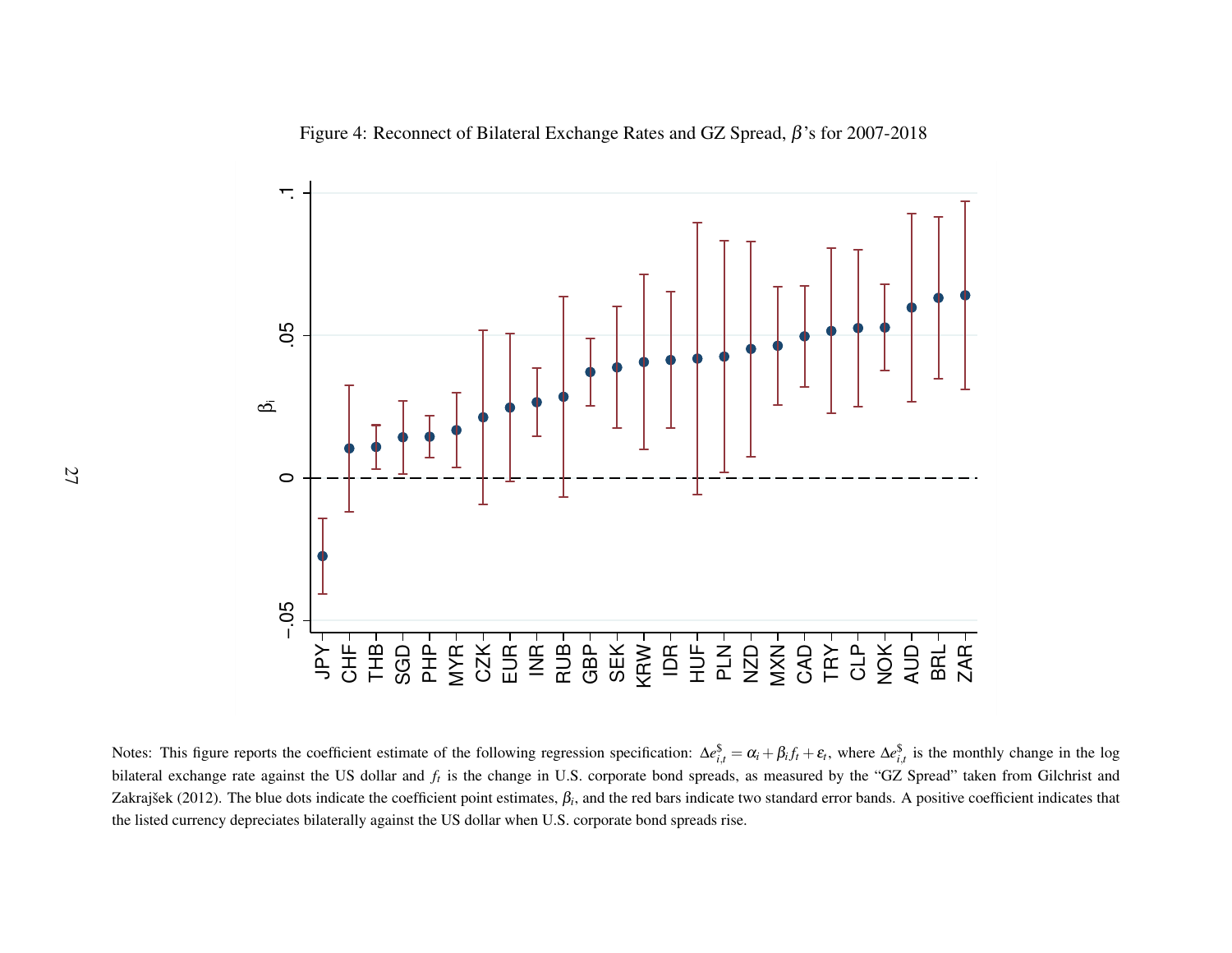

Figure 5: Reconnect of Risk Measures: Out-Of-Sample Forecasting (a) 10-Year Evaluation Periods



Notes: This figure reports the performance of exchange rate forecasts using each of our six risk proxies relative to a random walk over different sample periods. Each marker reports the p-value of a Diebold-Mariano test for the performance of the model relative to a random walk (y-axis) and the ratio of the model's root mean squared forecast error relative to a random walk. Each observation represents a 120- or 60-month model evaluation period, using a 120 or 60-month rolling estimation windows, as described in Appendix Section A.1. The "x" markers represent windows where all forecasts are for periods prior to 2007, the hollow dots represent windows where the forecasts mix periods before and after 2007, and the solid dots represent windows where all forecast periods occur after 2007.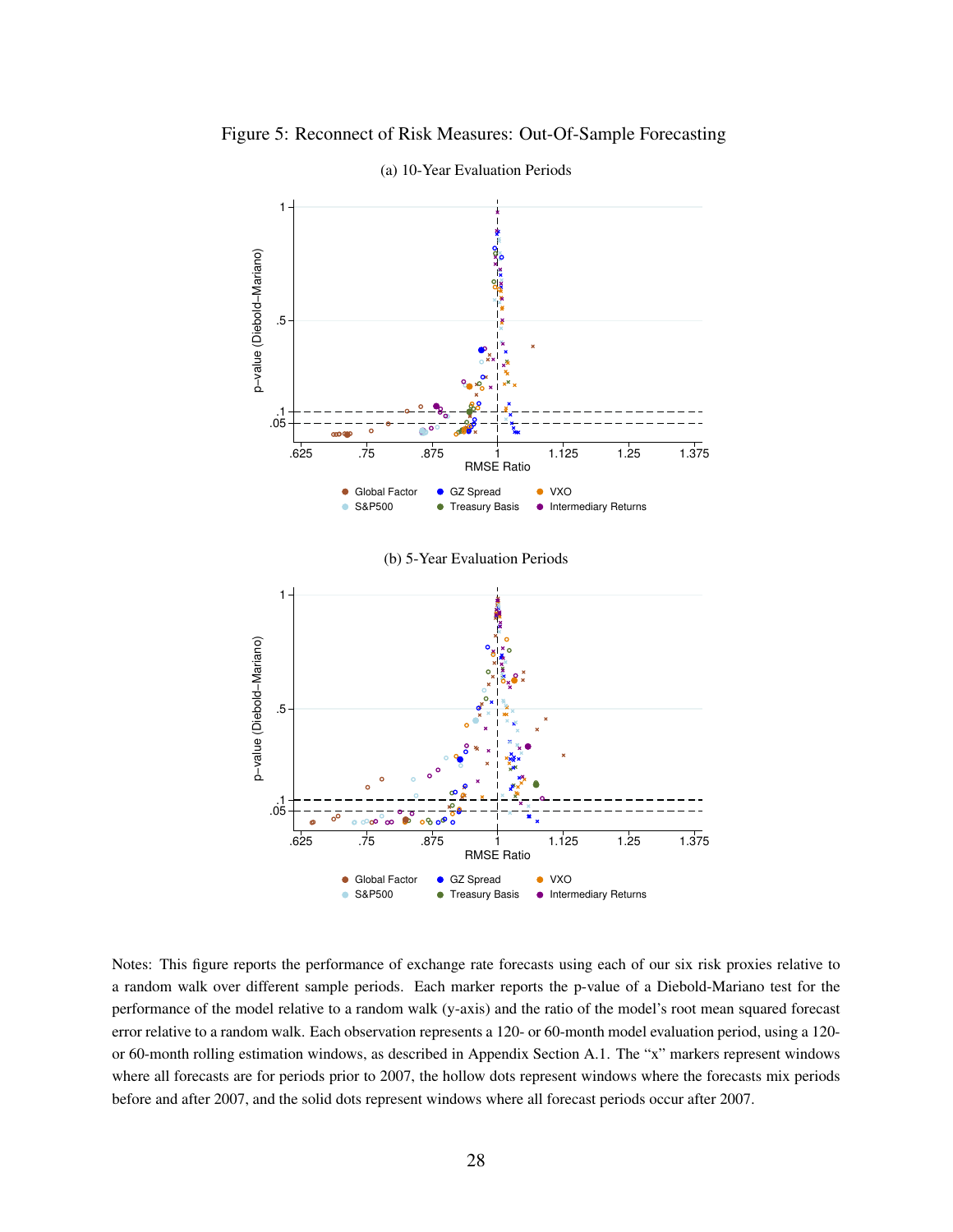

### Figure 6: Comovement of U.S. Foreign Bond Purchases and Risk Measures (a) 10-Year Rolling Window

œ .2 .4 .6 .8 R<sup>2</sup>: rolling 5Y window<br>.  $\circ$ 1980q1 1990q1 2000q1 2010q1 2020q1 Global Return Factor  $-$  GZ Spread  $-$  VXO  $\sim 100$ S&P500 -------- Treasury Premium Intermediaries

Notes: The figures show the  $R^2$  from 40-quarter and 20-quarter rolling regressions of U.S. Foreign Bond Purchases against various indicators of risk. The regression specification is  $f_t = \alpha + \beta X_t + \varepsilon_t$ , where  $f_t$  refers to the net purchases of foreign bonds by the United States, normalized as a percentage of the value of U.S. foreign bond holdings at the end of the prior quarter.  $X_t$  corresponds to different variables depending on the model in question. For "VXO,"  $X_t$  is the quarterly change in the log transformation of an index of implied volatility on the stocks in the S&P100, from the CBOE. For "S&P500,"  $X_t$  is the log total return on the S&P500 index. For "Treasury Premium,"  $X_t$  is the change in the one-year Treasury Premium, the average one-year tenor CIP deviation between developed country government bonds and U.S. Treasuries from Du et al. (2018). For "GZ Spread," *X<sup>t</sup>* is the U.S. corporate bond credit spread, taken from Gilchrist and Zakrajšek (2012). For "Intermediaries," *X<sup>t</sup>* is the value-weighted return on a portfolio of NY Fed primary dealers' holding companies and is taken from  $H_Q$ gt al. (2017). For "Global Return Factor,"  $X_t$  is the global factor in world asset prices constructed by Miranda-Agrippino and Rey (2018).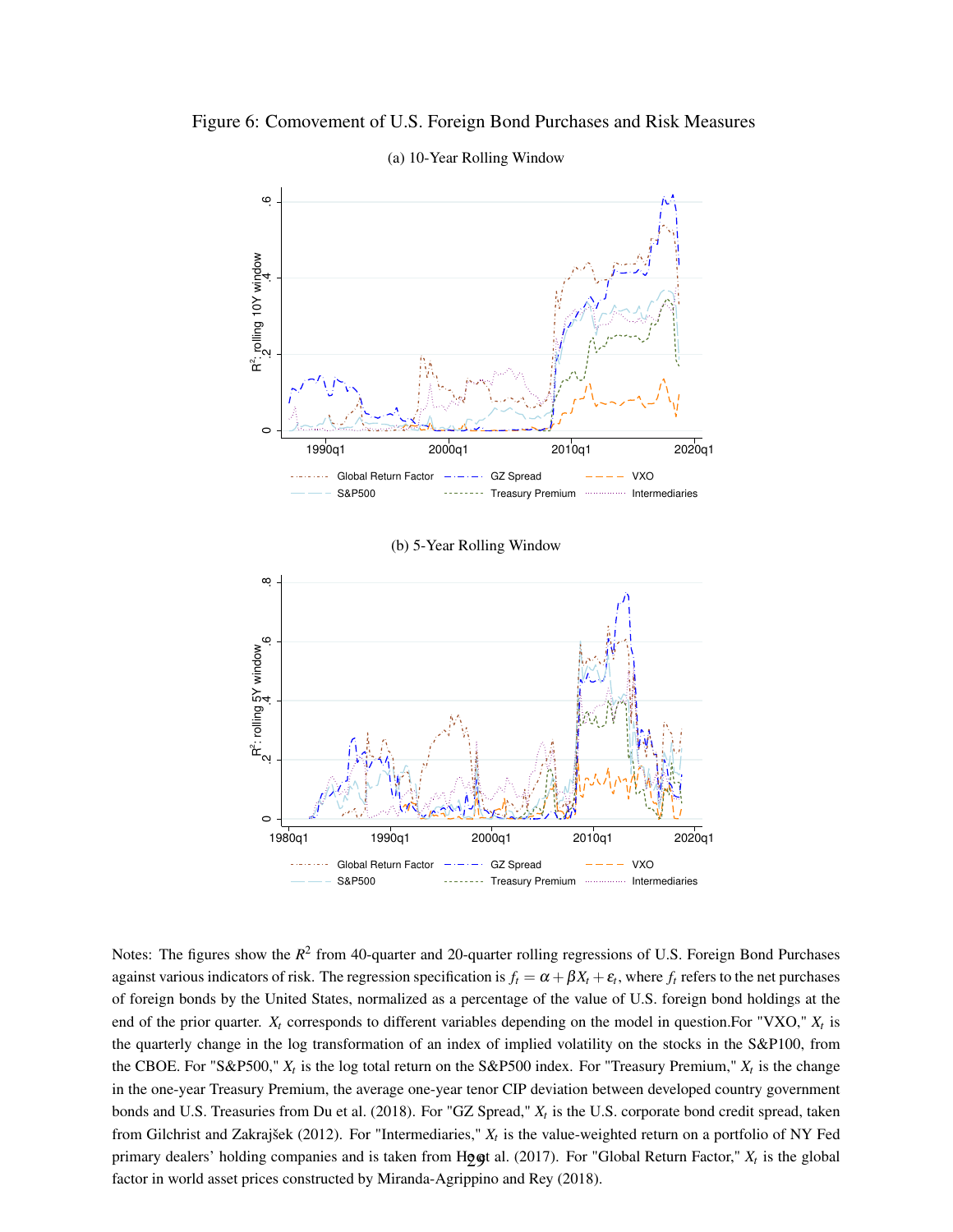Figure 7: Reconnect of The Broad Dollar and U.S. Foreign Bond Purchases:*R*<sup>2</sup>'s



The y-axis corresponds to the *R*<sup>2</sup> of a 20- and 40-quarter rolling regression of the following specification: Δ*e*  appreciation of the US dollar against all other G10 currencies and*Xt* is the U.S. net purchases of foreign bonds, normalized as <sup>a</sup> percentage of the U.S. value of  $\frac{B}{USD,t} = \alpha + \beta X_t + \varepsilon_t$ , where  $\Delta e$ *B USD*,*<sup>t</sup>* is the average log foreign bond investment at the end of the prior quarter. Exchange rate data is from Thomson Reuters Datastream and bond purchase data is from the IMF Balanceof Payments Database.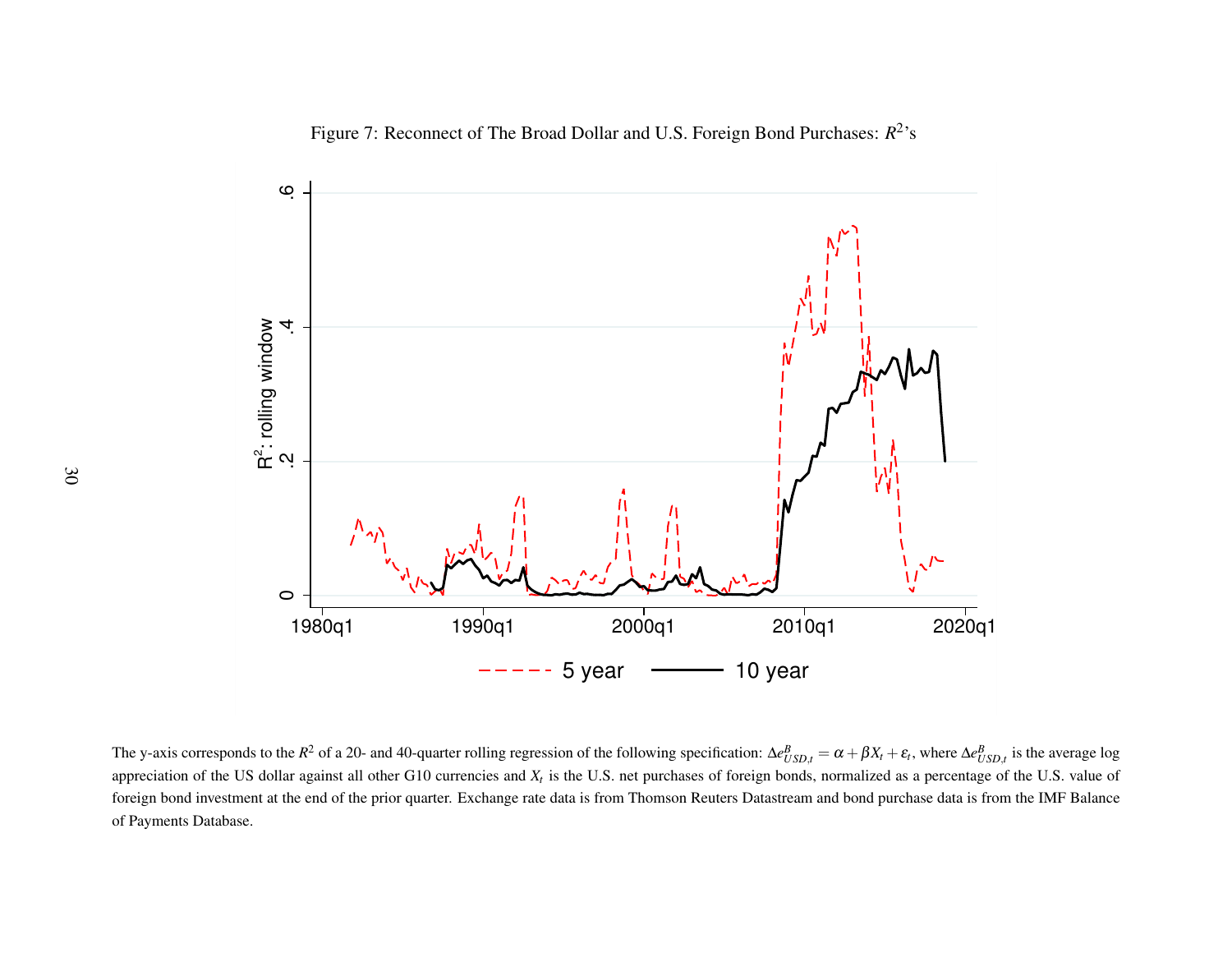

Figure 8: Exchange Rate Reconnect, 2007:Q1-2019:Q2

The y-axis corresponds to the quarterly average change in the US dollar against all other G10 currencies, defined such that <sup>a</sup> positive value corresponds to <sup>a</sup>depreciation. The x-axis shows the purchases of foreign bonds by the United States in the contemporaneous quarter, normalized as <sup>a</sup> percentage of the UnitedStates' value of foreign bond investment at the end of the prior quarter. Regression lines are estimated using the full sample (2007:Q1 to 2019:Q2) and excluding the crisis (2009:Q3 to 2019:Q2). Exchange rate data are from Thomson Reuters Datastream and bond purchase data are from the IMF Balance of PaymentsDatabase.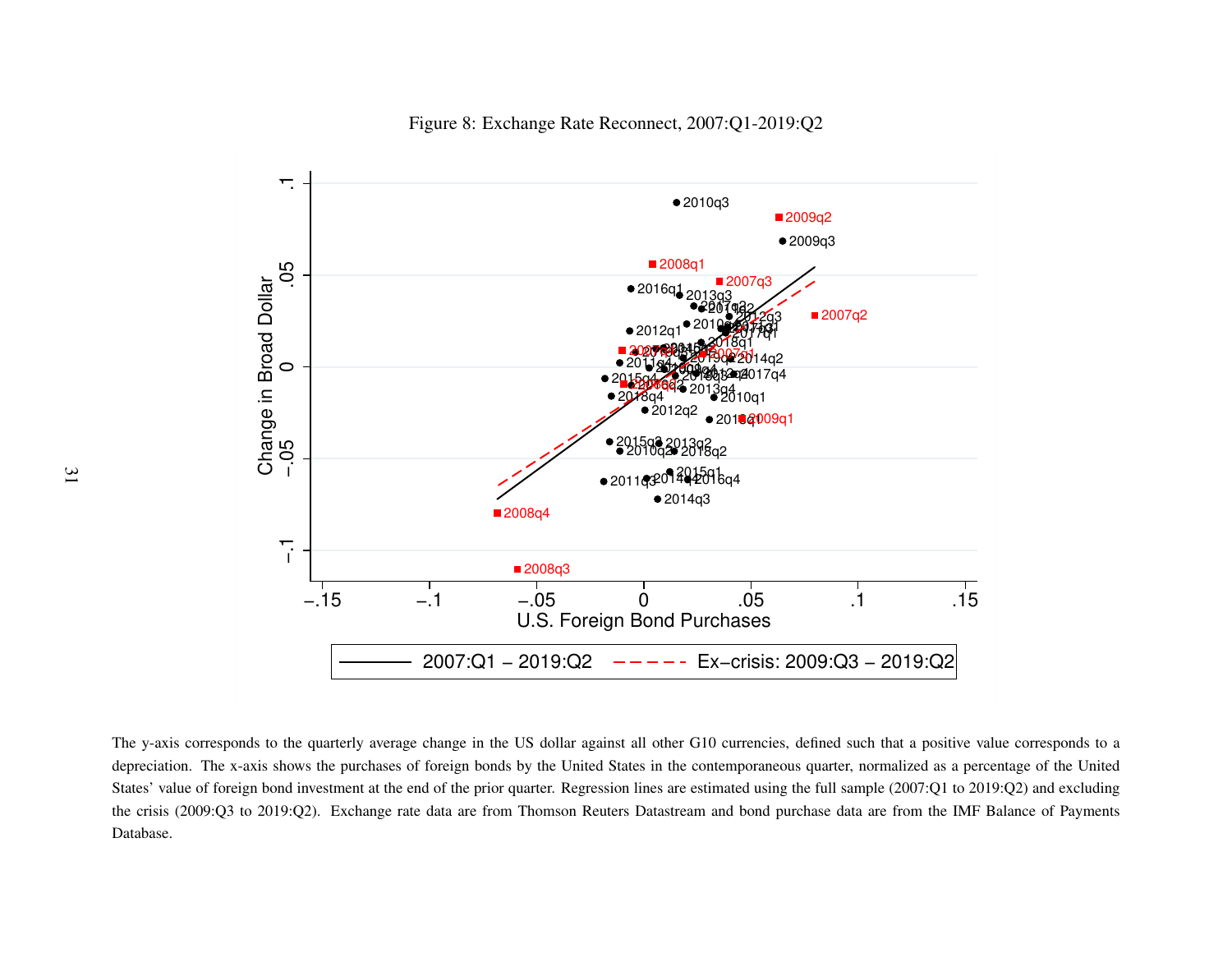



#### (a) 10-Year Rolling Window

(b) 5-Year Rolling Window



Notes: The figure shows the rolling  $R^2$  for regressions of the form  $\Delta e_{USD,t}^B = \alpha + \beta X_t + \varepsilon_t$  where  $\Delta e_{USD,t^B}$  is the quarterly average log change in the US dollar versus the other G10 currencies against various models. *X<sup>t</sup>* corresponds to different variables depending on the model in question. For "U.S. Foreign Bond Purchases," *X<sup>t</sup>* is net purchases of foreign bonds by the United States, normalized as a percentage of the United States' value of foreign bond investment at the end of the prior quarter. For the "UIP" model,  $X_t$  is the lagged interest rate spread between the United States and the average of the other G10 countries. For the "Monetary" model,  $X_t$  contains two variables, the mean inflation difference between the United States and the other G10 countries and the mean growth difference between the United States and the other G10 countries. For "Taylor",  $X_t$  contains the (relative value of) the two variables in a Taylor Rule, the mean inflation difference between the United States and the other G10 countries and the mean output gap differential between the United States and the other G10 countries. All macroeconomic variables are computed as the difference between the quarterly observation for the United States versus the average of all other G10 countries. Interest rate differentials are computed from the series "Deposit Rates" from the IFS where available, and from "Treasury Bills, 3 month" otherwise. Growth is measured as the logghange in real Gross Domestic Product and the output gap is calculated using the cyclical component of the same logarithmic series from a detrended HP filter with  $l = 1600$ . Exchange rate data are from Thomson Reuters Datastream, international investment data are from the IMF Balance of Payments, and macroeconomic data are from the IMF International Financial Statistics Database.